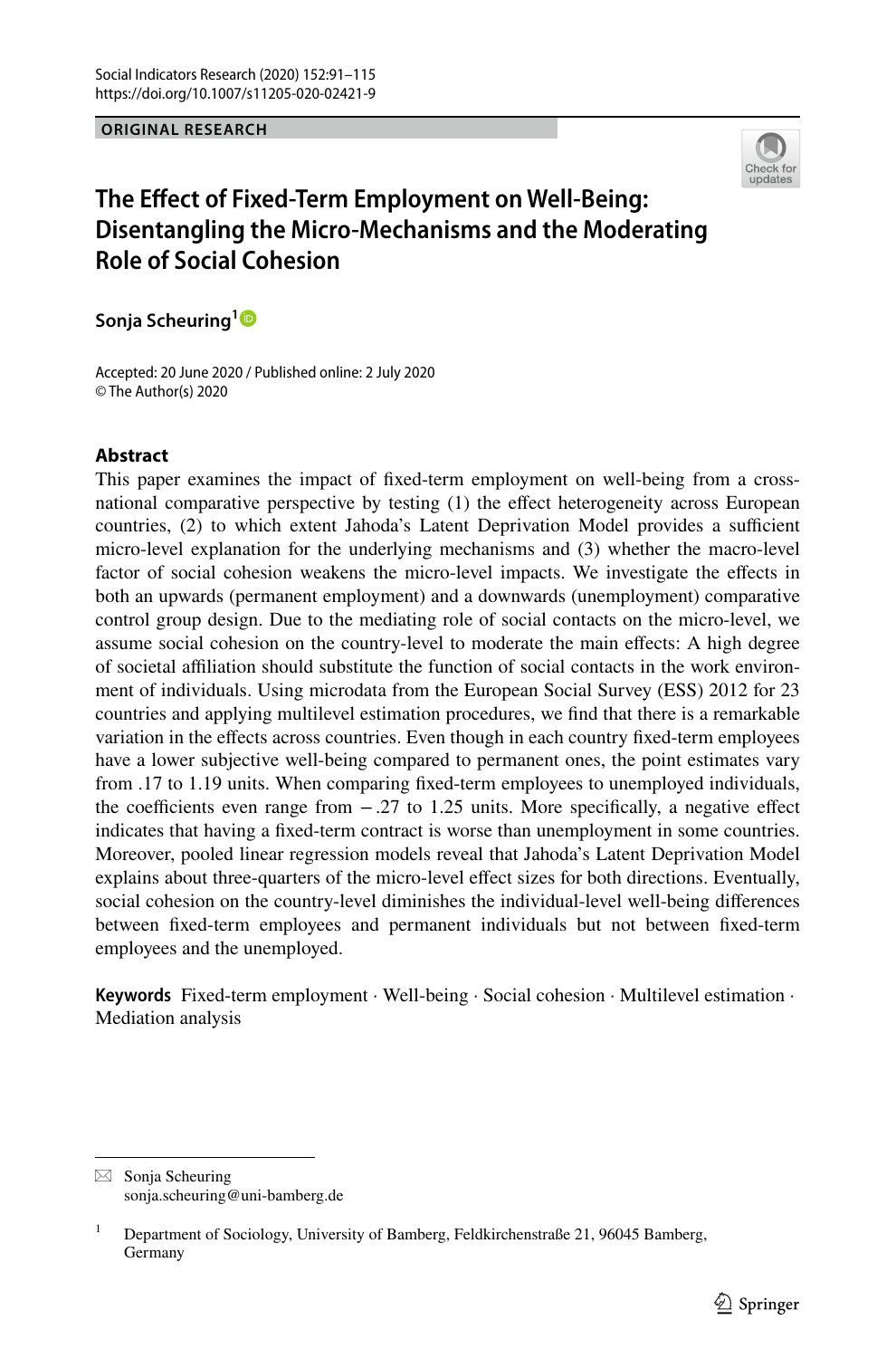# **1 Introduction**

Job insecurity has become a key characteristic of modern labor markets in the last few decades and its importance is even assumed to keep on rising (Kalleberg [2018\)](#page-24-0). Fixed-term employment, i.e. jobs based on contracts with a predetermined expiry date, is one of the most visible manifestations of job insecurity. Compared to life-long employment, which used to be the standard employment relationship, fxed-term contracts can be expected to negatively afect individuals in many ways. Fixed-term employees, hereinafter also referred to as temporary employees, are limited in their plannability concerning important decisions like homeownership or family formation and consequently in the perceived controllability of their lives (Burchell [1994\)](#page-23-0). Due to this uncertainty regarding future plans, a great amount of stress might arise (De Witte [1999](#page-23-1)). These issues highlight the necessity to examine the consequences of fxed-term employment on health outcomes and well-being.

Because well-being describes the quality of living within a society (Veenhoven [2008](#page-24-1)), it does not come as a surprise that there is a rich literature on the consequences of diferent types of fxed-term employment on well-being outcomes for several countries. These studies are summarized within various literature reviews (Virtanen et al. [2005;](#page-24-2) Cuyper et al. [2008;](#page-23-2) Imhof and Andresen [2018](#page-24-3); Hünefeld et al. [2019](#page-23-3)).

Since most of the studies so far assume fxed-term employment to lie on a continuum from the greatest job insecurity (unemployment) to the greatest job security (permanent employment), the majority of scholars compares fxed-term employees to one of these two extremes. We extend this idea by bridging these two research practices. This paper thus includes a comparison to permanent employment, which we refer to as *upwards comparison*, and a comparison to unemployment, which we refer to as *downwards comparison*.

What we have learned so far regarding these two perspectives is that for the downwards comparison, fxed-term employees seem to have a higher well-being (Gebel and Voßemer [2014;](#page-23-4) Gundert and Hohendanner [2014](#page-23-5); Chambel et al. [2016](#page-23-6)). However, even though there is an extraordinarily higher amount of studies on the upwards comparison, the fndings are more than mixed (for a summary see Cuyper et al. [2008\)](#page-23-2). Even though the previous explanation of the impeded plannability seems plausible, some studies fnd a zero or even a positive impact of fxed-term employment on well-being.

One explanation for these varying fndings is the lacking comparability between studies due to different types of measurements in distinct countries (Cuyper et al. [2008](#page-23-2); Imhof and Andresen [2018](#page-24-3)). We test this assumption by estimating the efects of fxed-term employment on well-being within single countries using a cross-national comparative dataset with harmonized measurements. This strategy enables us to compare the estimates across countries.

Related to the issue of difering efect directions and sizes, we also know little about the explanations for the connection, namely the underlying mechanisms. Previous literature mostly borrows arguments from theories on the impact of unemployment on well-being, of which one of the most prominent examples Jahoda's Latent Deprivation Model is. However, only few of these studies empirically test the assumptions of the theoretical model with regard to whether they also apply within the context of temporary employment (Gundert and Hohendanner [2014\)](#page-23-5), let alone adapt the argumentation adequately. To address this shortcoming, we discuss theoretically which mechanisms of the model can or cannot be expected to be transferable to the case of fxed-term employment. Furthermore, we empirically test the most plausible mechanisms for both the upwards and downwards comparative perspective by conducting mediation analyses.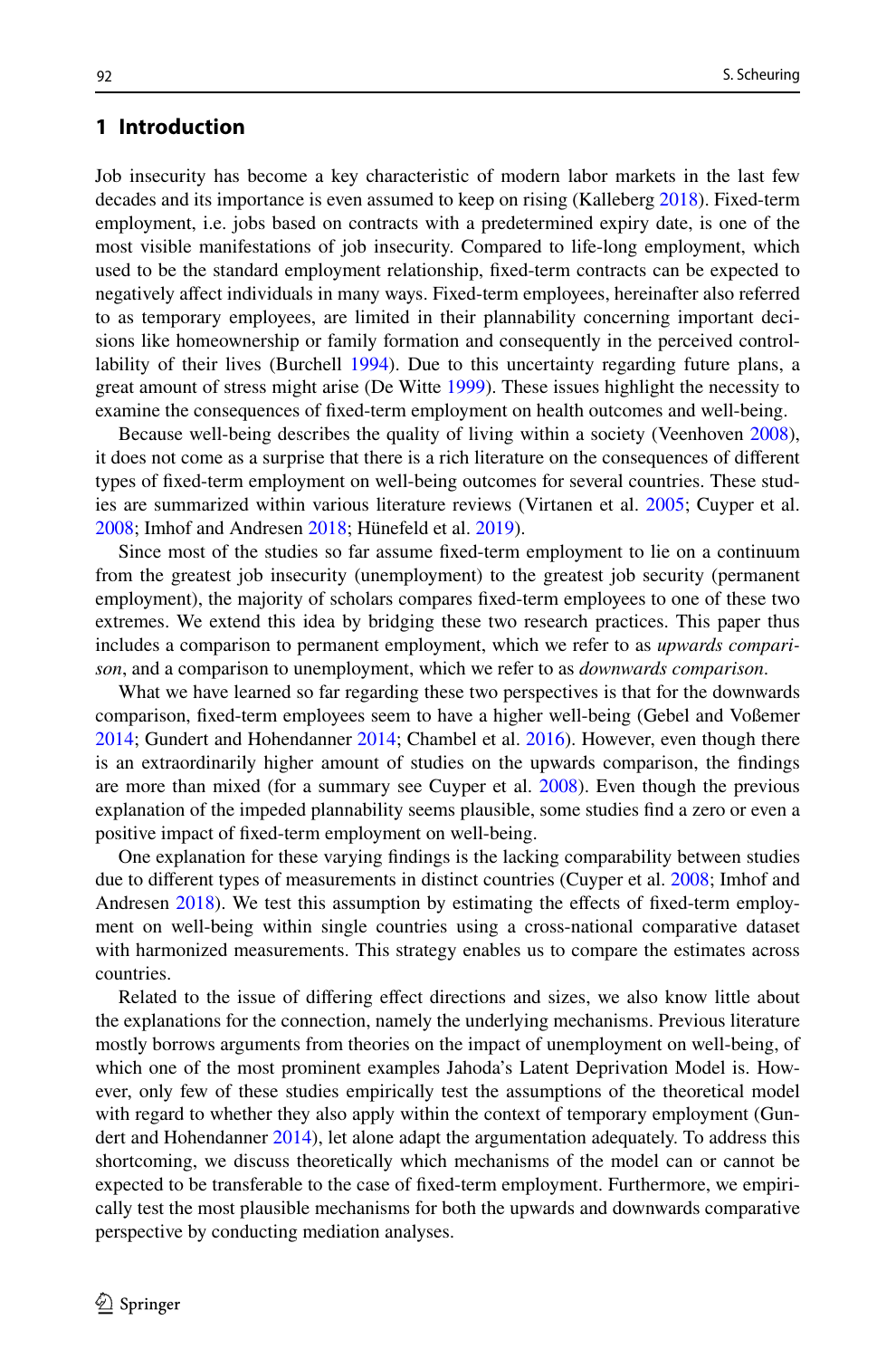icy making it is not only relevant whether there *are* diferences across countries, but also *which* country-specifc characteristics cause these diferences. Previous literature shows that some economic macro-level factors like employment protection legislation (EPL), gross domestic product (GDP), unemployment rate, subjective and objective income inequality as well as other social policies do moderate the efects of fxed-term employment on well-being (Carr and Chung [2014](#page-23-7); Voßemer et al. [2018](#page-24-4); Karabchuk and Soboleva [2019;](#page-24-5) Täht et al. [2019](#page-24-6)). Nevertheless, we lack knowledge on whether besides the perceived income inequality, there are other cultural country-level characteristics explaining the variation. Referring to the adapted version of the Latent Deprivation Model, we assume that social cohesion moderates the efect of fxed-term employment on well-being. We thereby not only enlighten the role of cultural country characteristics regarding the efect of interest, but we also take on a concept with rising political interest (Schiefer and van der Noll [2017\)](#page-24-7).

For answering the research questions, we utilize the European Social Survey (ESS) data from 2012 with its high standards when it comes to comparability of information between countries. We estimate regression models for each country separately, which reveals the heterogeneity in the micro-level efects across 23 countries. Concerning the mediation analyses, we estimate pooled linear regression models with country-level clustered standard errors to decompose the total efects. Eventually, simultaneously estimated multilevel linear regression models shed light on the macro-level moderating role of social cohesion.

## **2 Theoretical Framework**

Most studies draw on the unemployment literature and especially Jahoda's Latent Deprivation Model to explain the efects of fxed-term employment on well-being. However, in the following we argue that this transfer of theoretical arguments is only partly reasonable and where it has its limits. The initial line of argumentation refers to both manifest functions (*fnancial resources*) and the employment-related latent functions (*social contacts*, *time structure*, *activity*, *supra*-*individual aims*, *status, and identity*) (Jahoda [1982\)](#page-24-8).

More precisely, *fnancial resources* subsume the income and other public payments individuals own at their free disposal. Turning to the latent functions, *social contacts* describe the possibility of building a social network apart from the context of family, i.e. meeting colleagues, which Jahoda describes as broadening the social horizon. A given *time structure* refers to forced and internalized daily routines, which are given by distinct agreements within an employment contract like working hours. *Activity* is closely connected to the latter function, as it describes how individuals utilize their time. *Supra*-*individual aims* are defned by goals individuals share with a greater level unit: e.g. a frm aims to maximize its profts, which should be common ground for the individual employees. Eventually, *status and identity* refer to the internalized wish of individuals to describe and classify themselves within a given hierarchy. The deprivation of these previously described functions is said to cause stress, which as a result lowers the well-being.

In particular, subjective well-being describes the conscious assessment of one's own life, which consists of individually weighted evaluation criteria. Individuals refer to both their past as well as to other individuals for the weighting procedure. It is a rational assessment in which people compare their expectations regarding life (*target state*) and perception of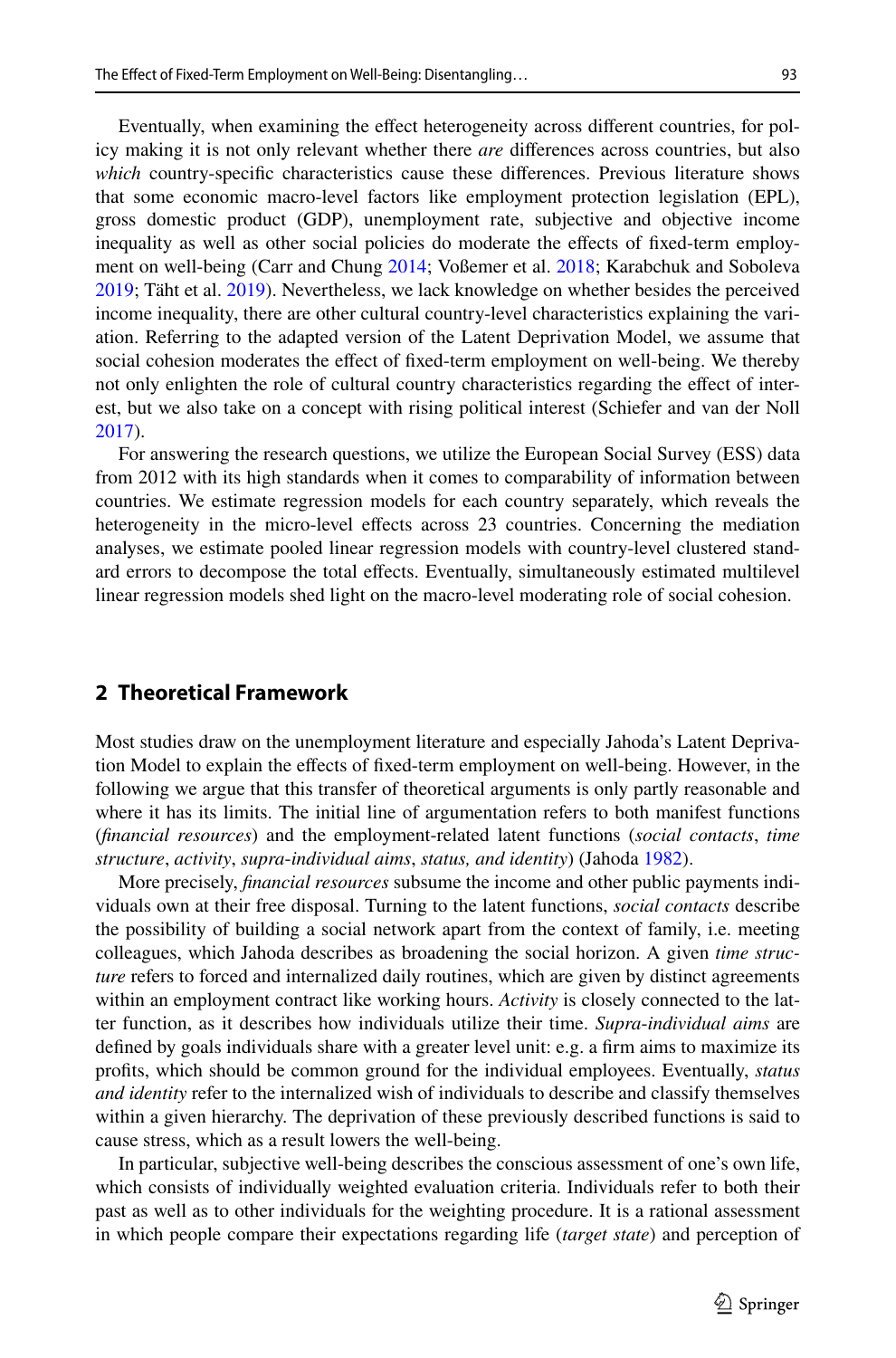their fulfllment (*actual state*) (Veenhoven [2010](#page-24-9)). Due to the societal institutionalization, paid employment is understood as being a desirable state for the previously described eval-uation process (Boland and Griffin [2016\)](#page-22-0). Combined with Jahoda's idea of employment fulflling several functions, not having a job leads to an imbalance of expectations and perceptions regarding the fulfllment of life goals. Therefore, the well-being should decline.

Various scholars refer to this theory when explaining the impact of fxed-term employment compared to permanent employment on well-being (Scherer [2009;](#page-24-10) Gash et al. [2007;](#page-23-8) Gundert and Hohendanner [2014](#page-23-5); Selenko et al. [2017](#page-24-11)). We augment the idea of utilizing this theory by a more fne-graded discussion of the various mechanisms with regard to both the upwards and downwards comparison. One possibility is to assume fxed-term employment to be similar to unemployment, which would imply that fxed-term employees lack all of the previously mentioned functions of employment. Besides this assumption being very strict, since the original theory comprises a severe division of employment and unemployment without referring to the quality of jobs, we doubt that it is possible to adapt the theory one-to-one.

We rather suggest similar to Warr's Vitamin Model (Warr [2017](#page-24-12)), that some of the functions might be less fulflled due to the job insecurity fxed-term employment on average should include compared to permanent employment. Thus, we assume that within temporary jobs, there are also some of the functions present, but the manifestations difer on average both from unemployment and permanent employment. This additionally adds strength for combining arguments in explaining the efect of fxed-term employment compared to both permanent employment (*upwards*) and unemployment (*downwards*), which enables a more comprehensive picture of the effect.

#### **2.1 Upwards Comparison**

Regarding the upwards comparative perspective, fxed-term employment should on average offer less of the manifest and the latent functions than permanent employment. First, temporary jobs might be seen as a prolonged probationary period by the employers. This perspective might make employers less willing to pay a high *income* or invest in the human capital of the temporary compared to permanent employees. For the latter, the fring costs might increase, which might furtherly boost the utility of investing in their human capital (Booth et al. [2002](#page-23-9)).

Moreover, permanent employment offers on average *social contacts* to colleagues, which due to the permanency should be more likely to be stable and consequently also more reliable. For fxed-term employees it might be less likely to establish contacts, as oftentimes not only their employment contract, but also the time with their colleagues is limited (Julià et al. [2017](#page-24-13)).

Associated with that, temporary employees might feel less like belonging to a team or the frm itself, i.e. a greater unit or community. Accordingly, temporary employees might be less likely to have *supra*-*individual aims,* such as participating in a union. Not participating in unions might also be due to the fear that the employer is not willing to renew the contract when joining such organizations (ILO [2016](#page-23-10)).

The last important diference is the possibility to build a *status and identity* connected to the job. Fixed-term employees might be less attached to their jobs compared to per-manent employees (Cuyper et al. [2005](#page-23-11)). Because fixed-term employees on average should experience greater job insecurity and might be more easily replaced (Selenko et al. [2017](#page-24-11)),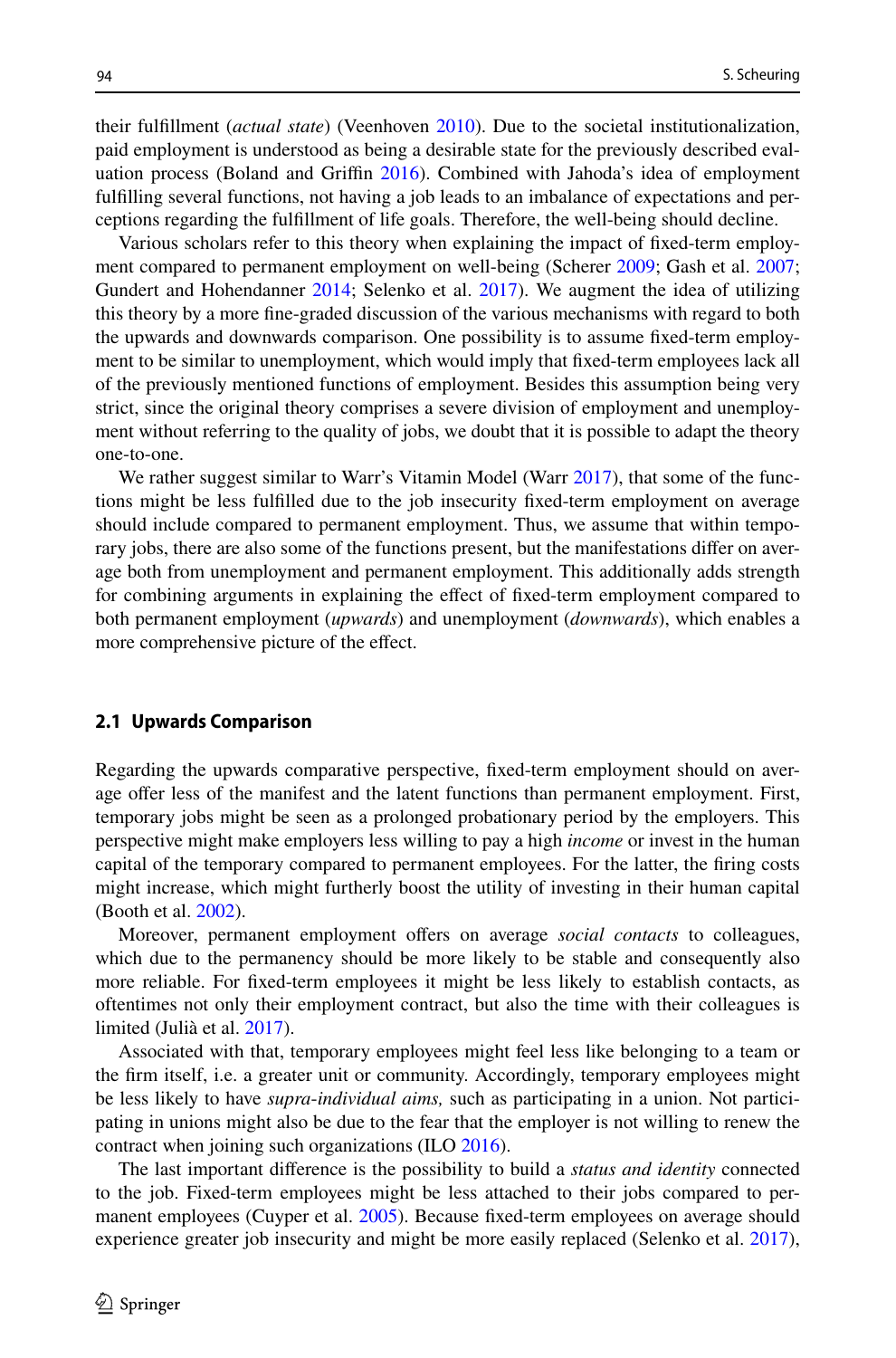fxed-term workers might be less likely to identify with their employment and may therefore be more difficult to draw status from it.

For the remaining latent functions of the original model, one can barely fnd reasonable arguments to account within this framework. Both temporary and permanent employees should beneft from a given *time structure* in their daily lives. They also need to fulfll the employment contract, i.e. work for a predefned number of hours. Both types of employees need to be *active* due to that. Thus, we can neither deduce a mediating impact of *time structure* nor *activity*.

Summarizing the previous thoughts, we believe *income*, *social contacts*, *supra*-*individual aims* and *status and identity* to matter for explaining the efect of temporary employment in the upwards comparative perspective on well-being. Therefore, we expect:

**Hypothesis 1.1** On average, fixed-term employees should have a lower subjective wellbeing than permanent employees.

<span id="page-4-0"></span>**Hypothesis 1.2** This negative impact should be explained by (a) fewer financial resources, (b) fewer social contacts, (c) having less supra-individual aims and (d) perceiving a lower status (and identity).

#### **2.2 Downwards Comparison**

Concerning the comparison with unemployment, a temporary job should ofer both the manifest function of income and all the latent functions (Gash et al. [2007\)](#page-23-8). As the key diference between permanent and temporary employment is the predetermination of the end of the job contract (Chambel et al. [2016\)](#page-23-6), we suspect a similar line of argumentation like in the original theory. Besides that, empirical evidence shows that becoming unemployed is on average as harmful for temporary as for permanent employees (Gebel and Voßemer [2014\)](#page-23-4), which suggests that fxed-term jobs might fulfll the functions in an equal way.

Regarding the theoretical argumentation, having no job rather than being in a fxedterm employment should on average decrease *fnancial resources*, since the individuals do not receive any payments from an employer. Temporary employees might at least make some *social contacts* within their job, which might be missing when being unemployed. The presence of social contacts might increase the well-being of fxed-term employed compared to unemployed individuals (Gundert and Hohendanner [2014](#page-23-5)). Likewise, compared to unemployed individuals, fxed-term employees usually are integrated within frm structures, which might allow them to develop adherence to some *supraindividual aims*. Because individuals defne themselves by their employment status and the prestige that comes along with it, fxed-term employees might interpret their *status and identity* as being (temporarily) part of the frm. Unemployed individuals lack this defnition. Since most fxed-term employees have specifc agreements within their employment contracts, they should be regularly active, whilst unemployed people lack this steady activity.

This defciency goes hand in hand with an absenteeism of a given *time structure*: unemployed individuals might lack the feeling of having a structure in their daily life, since e.g.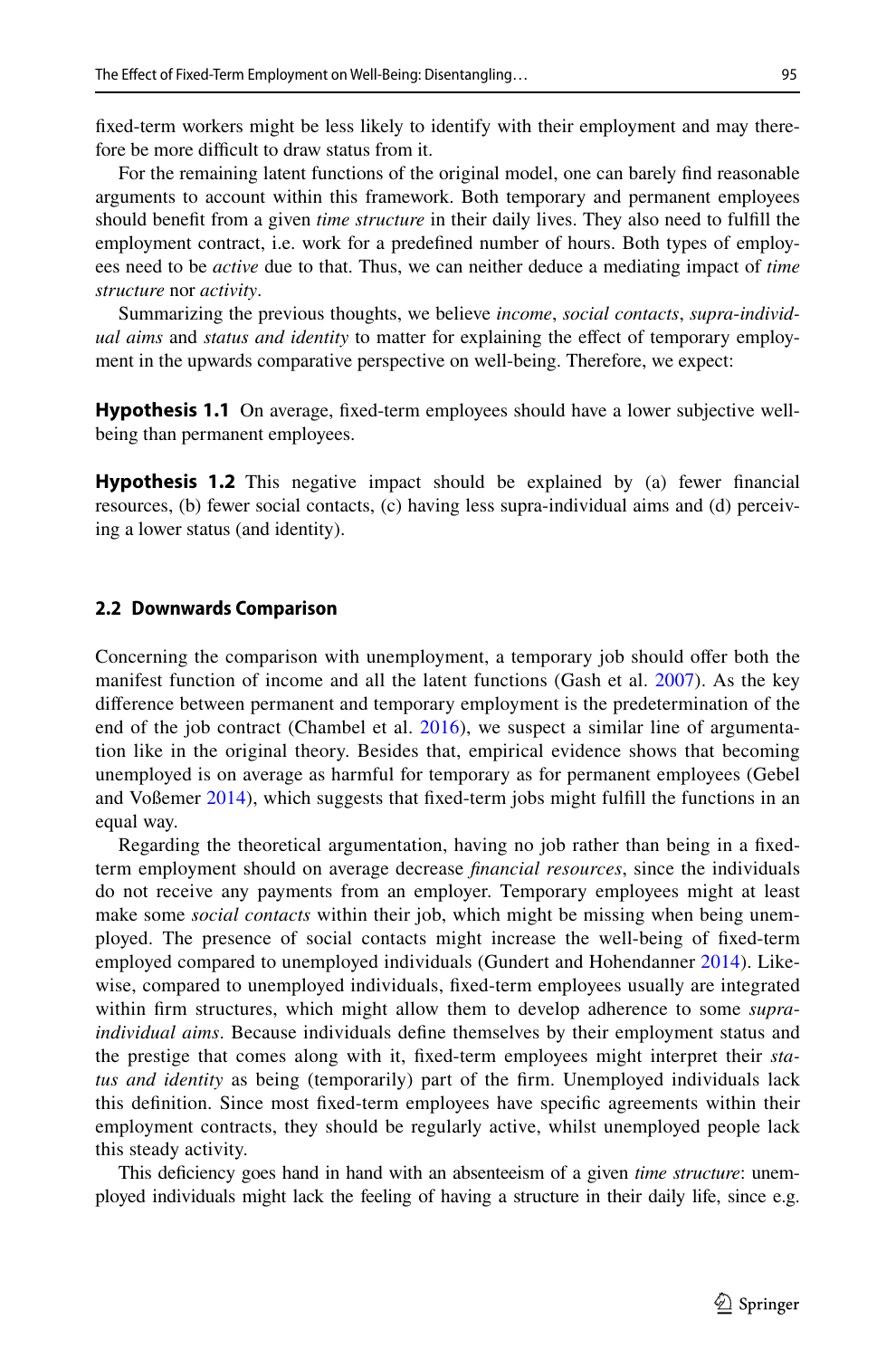there is no necessity to get up on time and go to work. The lack of these functions for the unemployed explains why being fxed-term employment results in a greater well-being:

<span id="page-5-0"></span>**Hypothesis 2.1** On average, fixed-term employees are expected to have a greater subjective well-being than unemployed individuals.

<span id="page-5-1"></span>**Hypothesis 2.2** This positive impact should be explained by having (a) more fnancial resources, (b) more social contacts, (c) more supra-individual aims, (d) perceiving to have a higher status (and identity), (e) a greater level of activity and (f) a given time structure.

## **2.3 Social Cohesion as Moderator**

Since one of the explanations for the efects in both the upwards and downwards comparison refers to the social contacts individuals have, we assume that societies can offer buffering structures for the negative (positive) impacts. These structures within societies might substitute the latent function of building up social networks within the workplace environment of individuals.

We argue that having social contacts and frequently being with them should be a socially desirable state, which on average increases the well-being of individuals. If within societies there is the perception of an overarching afliation, then the importance of social contacts within the job might be less relevant for individuals (Gallie [2014](#page-23-12)). This affiliation, namely social cohesion, describes the feeling regarding the possibility to make contacts independent of the work environment and the perception of belonging to a group at a higher level (e.g. country or societies) and identifying with it (Schiefer and van der Noll [2017](#page-24-7)).

Moreover, a high degree of social cohesion in countries might substitute the function of social contacts in the work environment of individuals. When there is a strong feeling of affiliation and identifcation within a society, the focus might shift from the important function of paid employment to the societal structure on a higher level ofering it. Thus, if there is the feeling of belonging to the society rather than identifying only via employment, the fewer social contacts might matter for the individuals. Accordingly, the individuals might rather identify with the greater social unit than only their employment status.

<span id="page-5-2"></span>**Hypothesis 3** On average, a greater social cohesion within a society should diminish the negative impact of fxed-term employment compared to permanent employment on subjective well-being.

The same should be true for the positive impact of fxed-term employment compared to being unemployed. Thus, the unemployed can rely on their shared identity within the society rather than their identifcation via job status or the networks of colleagues.

<span id="page-5-3"></span>**Hypothesis 4** On average, a greater social cohesion should reduce the positive impact of fxed-term employment compared to unemployment on well-being.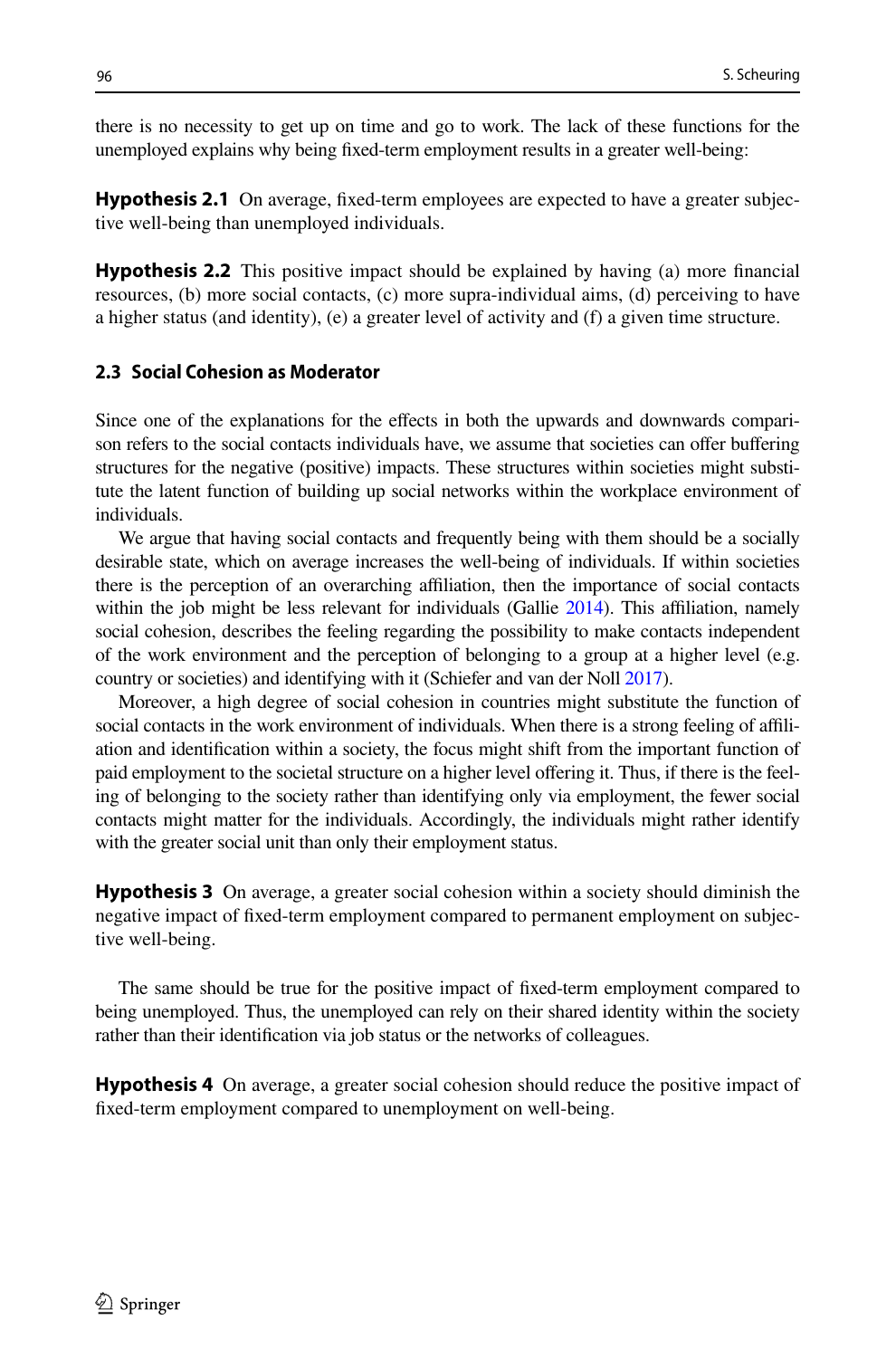## **3 Research Design**

#### **3.1 Data and Sample Defnition**

We use the 6th round of the European Social Survey (ESS) from 2012 (European Social Survey [2013\)](#page-23-13), which is a cross-sectional multi-country survey. The data is collected every two years via computer-assisted personal interviews (CAPI). The interviewees are sampled by a random probability sampling procedure and include a minimum target response rate of 70% (European Social Survey [2014](#page-23-14)). Besides the high methodological standards for data collection, the ESS has high standards in comparability of measurements across European countries. It includes information on both EU and Non-EU countries. For this specifc round, the questionnaire includes a module on social wellbeing, which permits testing the important mediating variables (e.g. social contacts, income perceptions or status in society). As 54,673 individuals were interviewed within 29 diferent countries, it allows to account for the structure of individuals being nested within countries.

Our sample refers to 23 of the 29 possible countries, as there is missing information on important macro-level variables for Albania, Israel, Iceland, Russia, Ukraine, and Kosovo. However, we think that the sample covers the variety of countries within Europe, as it comprises both some of the largest countries (e.g. Germany and France) as well as very diferent ones when it comes to labor market regimes (e.g. United Kingdom representing a liberal labor market and Spain having a conservative labor market).

At the micro-level, we exclude individuals in education as well as homemakers, retirees and self-employees or employees of family businesses. These groups in general do not have an employment contract in the sense of owning a written and signed agreement between an employee and an employer on a paid job. We furtherly restrict the age of the individuals to range from 25 to 65 years. This sample restriction is intended to minimize the impact of previous education and training or anticipatory efects of retirement. All countries together entail 18,596 individuals for our sample. The frequencies of interviewed people within those countries range from 347 (Italy) to 1316 (Germany).

#### **3.2 Operationalization**

#### **3.2.1 Independent Variables**

The measurement of fxed-term employment in the upwards comparative design refers to the question on the type of working contract (unlimited, limited, no contract) for the current job. Unlimited is understood as a permanent employment without a predetermined expiry date. Limited equals a fxed-term job and having no contract is excluded.

Regarding the downwards comparative dimension, for unemployed individuals we refer to the defnition of the International Labor Organization (ILO). Thus, the control group are individuals, who mainly were actively searching for a job during the last seven days. Consequently, we compare fxed-term employees with those being unemployed.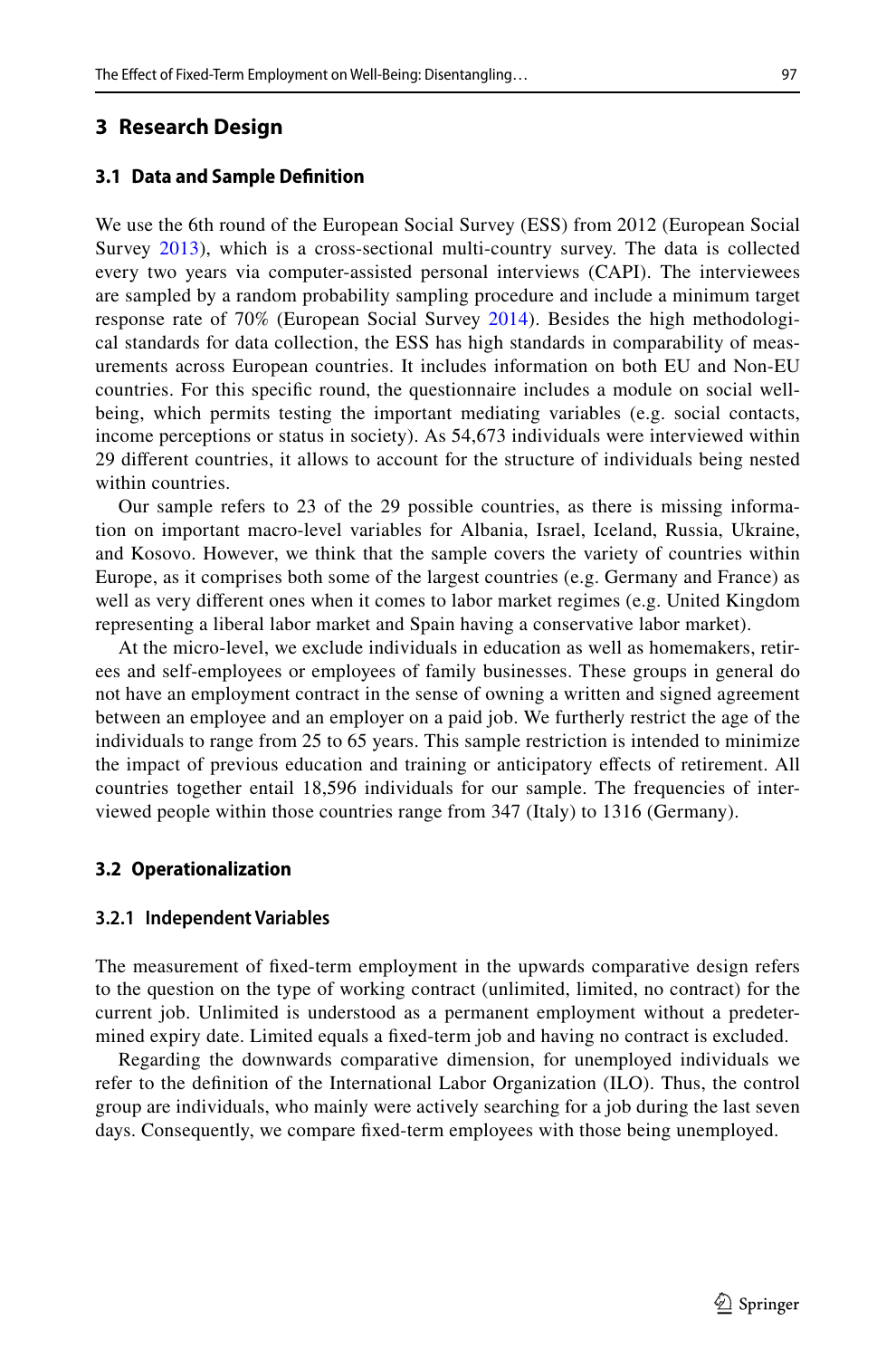## **3.2.2 Dependent Variable**

Since we assume well-being to be an evaluation of the expectations and perceptions regarding the own life, we use the cognitive measurement on the life satisfaction on a scale from 0 ("extremely dissatisfied") to 10 ("extremely satisfied").

## **3.2.3 Mediators**

For our mediation analyses, we use a subjective measurement of the perceived *fnancial resources*. The variable consists of four options, namely (1) living comfortably on present income,  $(2)$  coping on it,  $(3)$  finding it difficult or  $(4)$  very difficult on present income. *Social contacts* are measured by asking how often the interviewees meet with friends, relatives or colleagues (seven categories of frequency: never, less than once a month, several times a month, once a week, several times a week, every day). *Status (and identity)* is operationalized by the perceived location in society. Interviewees place themselves on a "social ladder" from bottom to top of the society (eleven categories). *Activity* is equalized with how many days individuals have been physically active continuously for 20 minutes or longer during the last seven days. The answering categories range from no to seven days.

Even though it is not possible to test all of the latent functions (a measure or a proxy for *time structure* or *identity* are missing), testing the possible ones gives frst hints of whether they explain some parts of the effect.

## **3.2.4 Moderator**

The macro-level variable social cohesion, which we understand as describing the feeling of belonging to a greater unit, namely the country, is characterized by positive relationships between members and groups within the societies and the perception of solidarity and helpfulness. Social cohesion is measured via the so-called Social Cohesion Radar from the Bertelsmann Foundation (Dragolov et al. [2013](#page-23-15)). This index aggregates data on the microlevel from 2009 to 2012 for social relations, connectedness, and the focus on the common goods.

## **3.2.5 Control Variables**

At the micro-level, we control for gender, education (International Standard Classifcation of Education (ISCED), condensed in three categories), age and age squared, social background (highest educational level of both parents, ISCED), and migration status (being citizen of the country). These variables are assumed to infuence both the individuals' employment status, namely being fxed-term employed, as well as individuals' subjective well-being and have been proven to be relevant confounders (Silla et al. [2009;](#page-24-14) Kiersztyn [2016;](#page-24-15) Cortès-Franch et al. [2018](#page-23-16)). For instance, lower education of an individual might make it more likely to become fxed-term than permanent employed and less likely to become fxed-term than unemployed. Also, lower education might reduce the subjective well-being (Kiersztyn [2016](#page-24-15)).

At the macro-level, we control for income inequality. We assume that inequality in the distribution of income within a country afects both the social cohesion on the macro-level and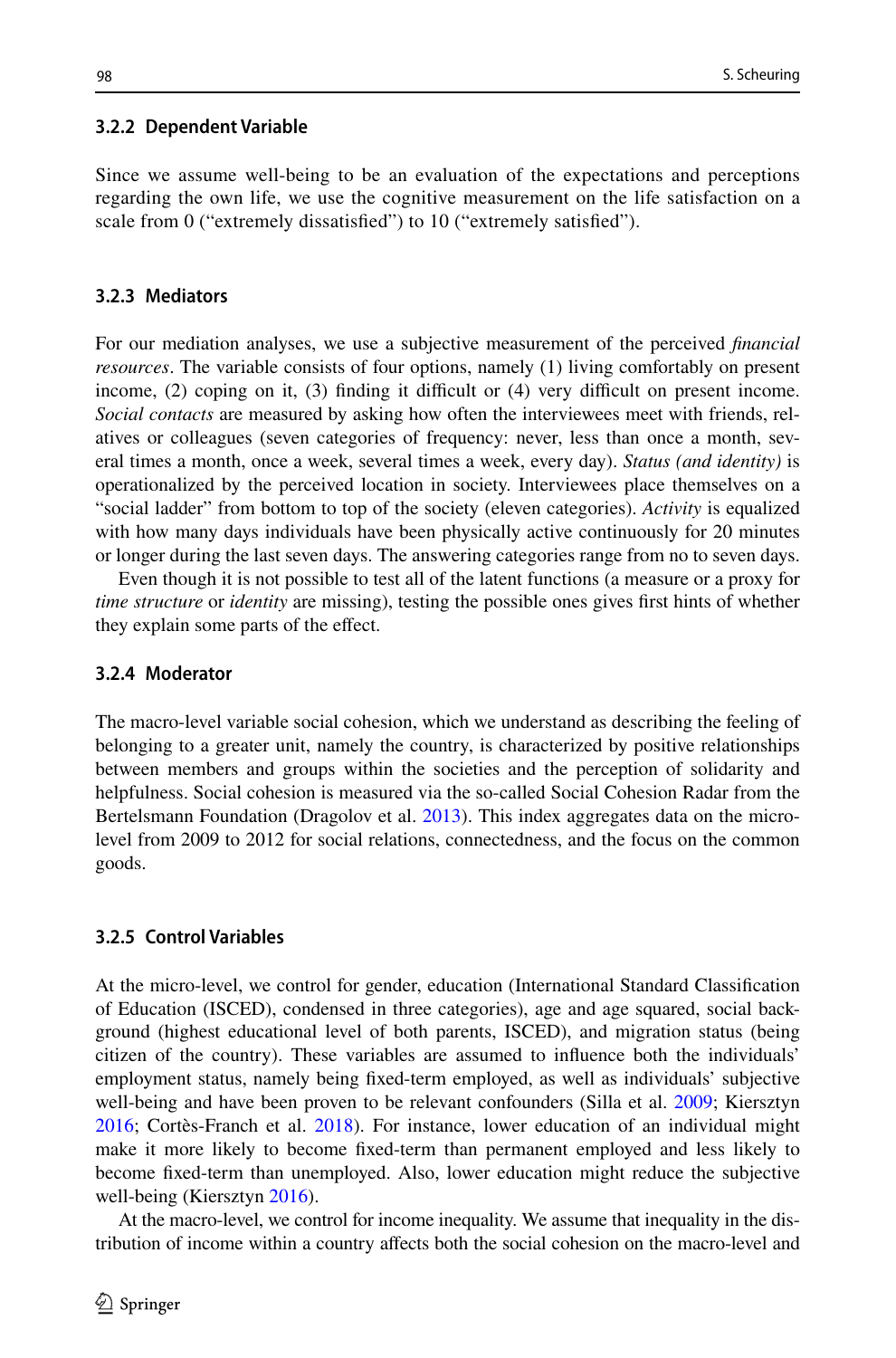well-being on the micro-level. More precisely, a greater level of social inequality, e.g. regarding income distribution, on average boosts the feeling of social division and consequently lowers the social cohesion. Besides that, inequality might lower the subjective well-being of individuals. We utilize a measurement of Eurostat on the inequality of income distribution in 2012 (Eurostat [2019](#page-23-17)). More specifcally, the measurement entails the ratio of the equalized disposable income received by the top quintile earners to that of the lowest quintile.

It might be also interesting to account for the micro-level variables aggregated on the macro-level, such as the proportion of migrants, women or lower educated within countries. However, it is more difficult to imagine how for instance the share of migrants might afect both the individual employment status and the well-being of individuals. For these reasons and more specifcally to not induce overcontrol bias, we do only introduce theoretically based variables, which might affect both the independent and dependent variable, namely are confounders (Elwert and Winship [2014](#page-23-18)).

## **3.3 Methods**

Since we assume individuals to be nested within countries and want to account for variables on both micro- and macro-level, we utilize linear multilevel models (two-level models). Because we have three distinct research questions, we ft the estimation procedures to the specifc needs. First, to reveal heterogeneity in the micro-level efect sizes across countries, we estimate separate linear regression models for the respective 23 countries. This equals the frst step of a two-step estimation procedure and enables a visualization of micro-level effect variation (Franzese [2005;](#page-23-19) Bryan and Jenkins [2016](#page-23-20)). Secondly, for testing the mediation impact of the micro-level functions, we use usual pooled linear regression models with clustered standard errors on the country-level. Eventually, for testing the cross-level interaction efect of social cohesion on the micro-level impact of fxed-term employment, we utilize a simultaneous estimation procedure and specify random slope models (Hox et al. [2018](#page-23-21)).

## **3.3.1 Micro‑Level Estimation**

For answering the frst research question, we are interested in the heterogeneity of the effects of Hypothesis [1.1](#page-22-1) and [2.1](#page-5-0) across countries. Thus, we want to allow for the most possible fexibility when it comes to model specifcation. Therefore, the estimation refers to the following equation:

$$
swb_{ij} = \beta_{0j} + \beta_{1j} \cdot ftc_{ij} + \beta_{2j} \cdot gender_{ij} + \dots + \beta_{7j} \cdot migration_{ij} + \varepsilon_{ij},
$$
\n(1)

where  $\beta_{1j}$  denotes both the upwardly and downwardly comparative effect of fixed-term employment (*ftc*) on subjective well-being (*swb*). This means that we calculate the basic models for two diferent samples. The frst sample includes individuals being either fxedterm or permanently employed, where  $\beta_{1j}$  refers to the effect of the upwards comparison. The second sample refers to fixed-term compared to unemployed individuals, where  $\beta_{1i}$ respectively denotes the downwardly comparative effect. Index *i* refers to individuals and *j* to the countries, in which the individuals are nested.  $\beta_{2j}$  to  $\beta_{7j}$  denote the estimates of the micro-level control variables.

Accordingly, we ft in both cases, i.e. in the upwardly and downwardly comparative models, an ordinary least square linear regression model for each of the 23 countries. It is obvious that we are able to have the most fexible specifcation for the micro-level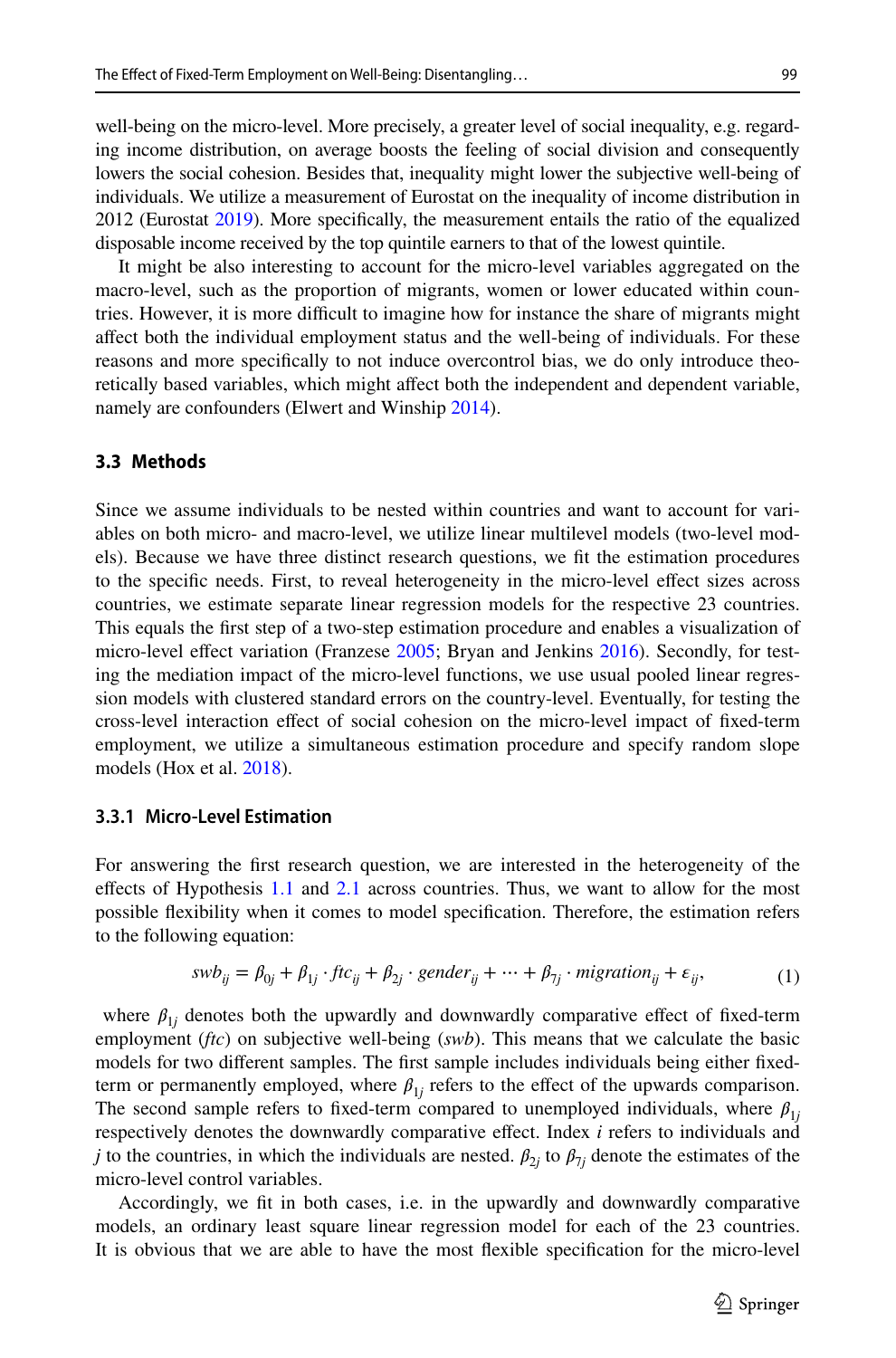independent variables, as all of the efects are allowed to vary between the countries. This procedure is similar to allowing for all random efects (Heisig et al. [2017](#page-23-22)). More specifcally, we include variable slopes for every independent variable and model efect variation across countries (Jusko and Shively [2005](#page-24-16)).

For the second research question, more precisely Hypothesis [1.2](#page-4-0) and [2.2](#page-5-1), we want to know whether the functions of Jahoda's Latent Deprivation Model can on average explain the relationship. Thus, we specify pooled linear regression models:

<span id="page-9-0"></span>
$$
swb_i = \theta_1 \cdot ftc_i + \theta_2 \cdot gender_i + \dots + \theta_7 \cdot migration_i + \varepsilon_i,
$$
\n(2)

where we account for the two-level structure by calculating clustered standard errors on the country-level. The idea of mediation analysis (Freese and Kevern [2013](#page-23-23)) includes the decomposition of the total effect, which is denoted as  $\theta_1$ .

Secondly, we add to ([2\)](#page-9-0) the mediating variables, i.e. the manifest and latent functions:

$$
swb_i = \Theta_1 \cdot ftc_i + \Theta_2 \cdot gender_i + \dots + \Theta_7 \cdot migration_i + \Theta_8 \cdot social contacts_i + \Theta_9 \cdot income_i + \Theta_{10} \cdot status + \varepsilon_i,
$$
\n(3a)

where  $\Theta_8$ ,  $\Theta_9$ ,  $\Theta_{10}$  represent the estimates for each single function, i.e. the assumed mediators. Thus, for the upwards comparative efects, there are three distinct models (social contacts, income, and status).

$$
swb_i = \Theta_1 \cdot ftc_i + \Theta_2 \cdot gender_i + \dots + \Theta_7 \cdot migration_i + \Theta_8 \cdot social contacts_i + \Theta_9 \cdot income_i + \Theta_{10} \cdot status + \Theta_{11} \cdot activity + \varepsilon_i,
$$
 (3b)

For the downwards comparison, there are four possible equations (social contacts, income, status, and activity).  $\Theta_1$  equals the direct effect, i.e. accounting for the mediating efects of the functions.

The difference between the total and the direct effect

$$
\theta_1 - \Theta_1 = \Delta \tag{4}
$$

reveals the third important efect size, the indirect efect. It describes the reduction caused by the mediating variable. If the effects are mediated by the variables,  $\Theta_1$  should disappear or at least decrease in both effect size and statistical relevance compared to  $\theta_1$ .

As the Latent Deprivation Model assumes all functions to simultaneously explain the efect of unemployment on well-being, we add to the three (four) models for the upwards (downwards) comparative efects another one. This last model includes all mediators.

Following the guidelines of up-to-date research (Mustillo et al. [2018\)](#page-24-17), we utilize the *KHB* command in Stata by Kohler and Karlson ([2010\)](#page-24-18) and report total, direct and indirect effects. The ado calculates a test on the statistical significance of  $\Delta$ .

#### **3.3.2 Macro‑Level Estimation**

In order to test Hypothesis [3](#page-5-2) and [4,](#page-5-3) namely the moderation of social cohesion (macro-level) on the micro-level efects, we apply a simultaneous estimation approach for the hierarchical linear models. Since we assume the efects of fxed-term employment on well-being to vary across countries, we specify random slope models:

$$
swb_{ij} = \beta_{0j} + \beta_{1j} \cdot FTC_{ij} + \beta_2 \cdot gender_{ij} + \dots + \beta_7 \cdot migration_{ij} + \beta_8 \cdot income\_inequality_j + \varepsilon_{ij}
$$
\n
$$
\tag{5}
$$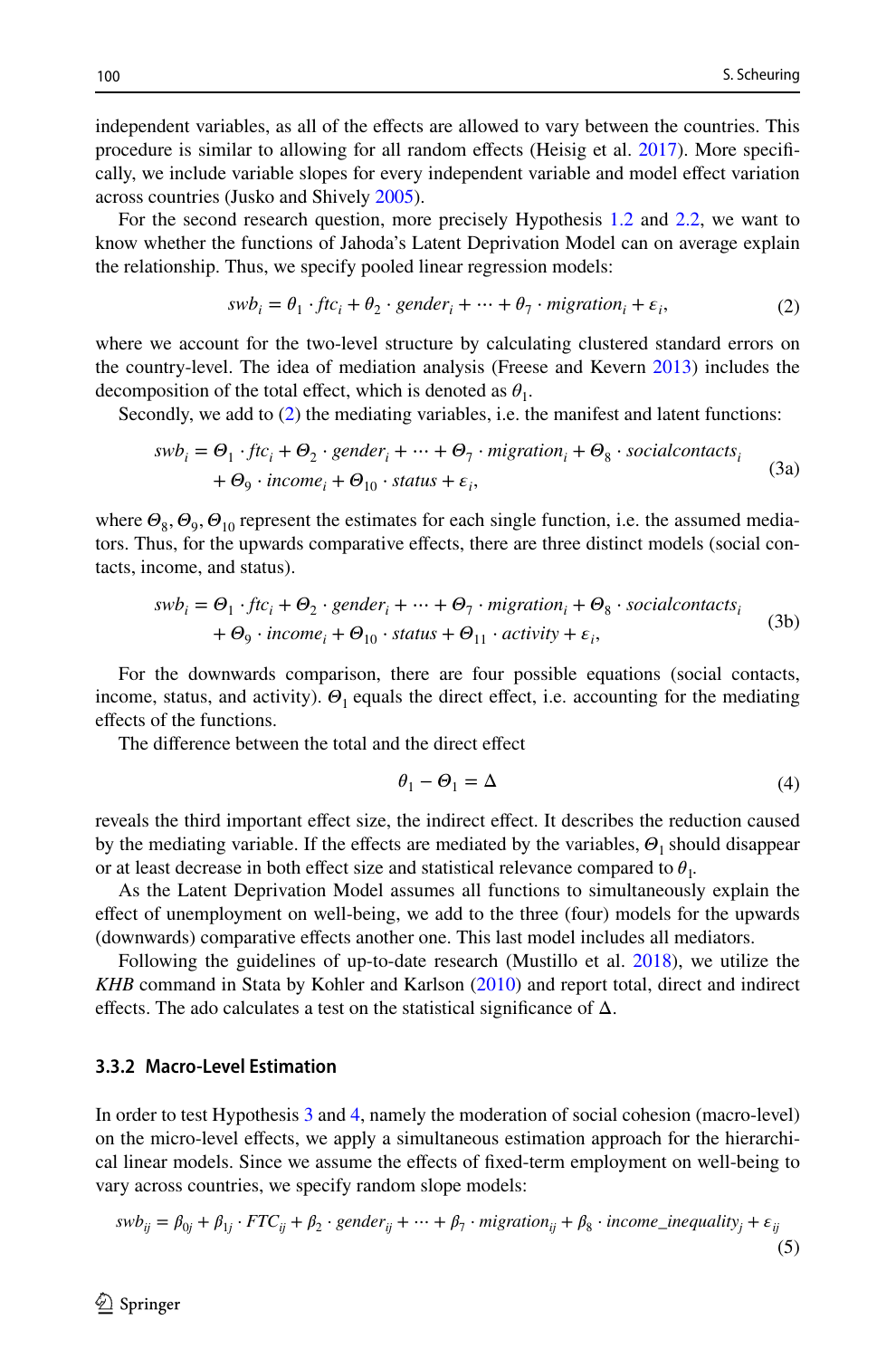The model includes a random intercept and a random slope for fxed-term employment. Additionally to the micro-level confounders, we now also include the macro-level confounder of income inequality. In fact, compared to the estimation for the heterogeneity for the micro-level efects, we now average across the countries (fxed efects) and let only the micro-level impact for fixed-term employment vary  $(\beta_{1j})$  across the macro-level unit (random efects). However, we again calculate the efects for two difering subsamples, namely the upwards and downwards comparative efect.

We ft the models by the 'mixed' command in Stata, using the restricted maximum likelihood (REML) estimator and estimate all variances and covariances distinctly. We test the statistical relevance of the included random slope using a likelihood ratio test. For the cross-level interaction, we specify the model:

$$
swb_{ij} = \beta_{0j} + \beta_{1j} \cdot FTC_{ij} + \beta_2 \cdot social\_cohesion_j + \beta_3 \cdot (FTC_{ij} \cdot social\_cohesion_j) + \beta_4 \cdot gender_{ij} + \dots + \beta_9 \cdot migration_{ij} + \beta_{10} \cdot income\_inequality_j + \varepsilon_{ij}
$$
 (6)

The model now includes the macro-level variable on social cohesion, which is interacted with the micro-level efect of fxed-term employment. Accordingly, the equation is ftted for both the upwards (Hypothesis [3\)](#page-5-2) and the downwards comparative efects (Hypothesis [4\)](#page-5-3).

## **4 Results**

## **4.1 Descriptive Findings**

Table [1](#page-11-0) shows unweighted univariate descriptive statistics for our key micro- and marcolevel variables averaged over all individuals ( $n=18,596$ ) and countries ( $N=23$ ). Regarding the key independent variable, 16% of the individuals are fxed-term employed, 79% are permanently employed and 5% are unemployed. Over all countries, the interviewees report on average 6.91 points on the life satisfaction scale ranging from 0 ("extremely dissatisfed") to 10 ("extremely satisfed"). The standard deviation, however, is 2.26 units, indicating a high variation either across individuals and/or countries.

Concerning the macro-level characteristics, the index for social cohesion varies for the 23 countries of interest from −.97 for Bulgaria to 1.32 in Denmark with an average of zero and a standard deviation of .70 units. Regarding the ratio for the income inequality, the average is 4.53 with a standard deviation of .92 units. According to the index, Spain has the highest income inequality with a ratio of 6.5 and Norway the lowest, i.e. 3.2.

## **4.2 Hypothesis 1.1**

Figure [1](#page-12-0) shows the results regarding the frst hypothesis for each country separately and ordered by efect sizes. To repeat, Hypothesis [1.1](#page-22-1) states that fxed-term compared to permanent employment should reduce the perceived well-being of the individuals. The results are unambiguous concerning the effect direction. The coefficient plot shows that in all countries, the impact of fxed-term compared to permanent employment is estimated to be negative, holding constant the control variables. However, the efect sizes do seem to vary noticeably.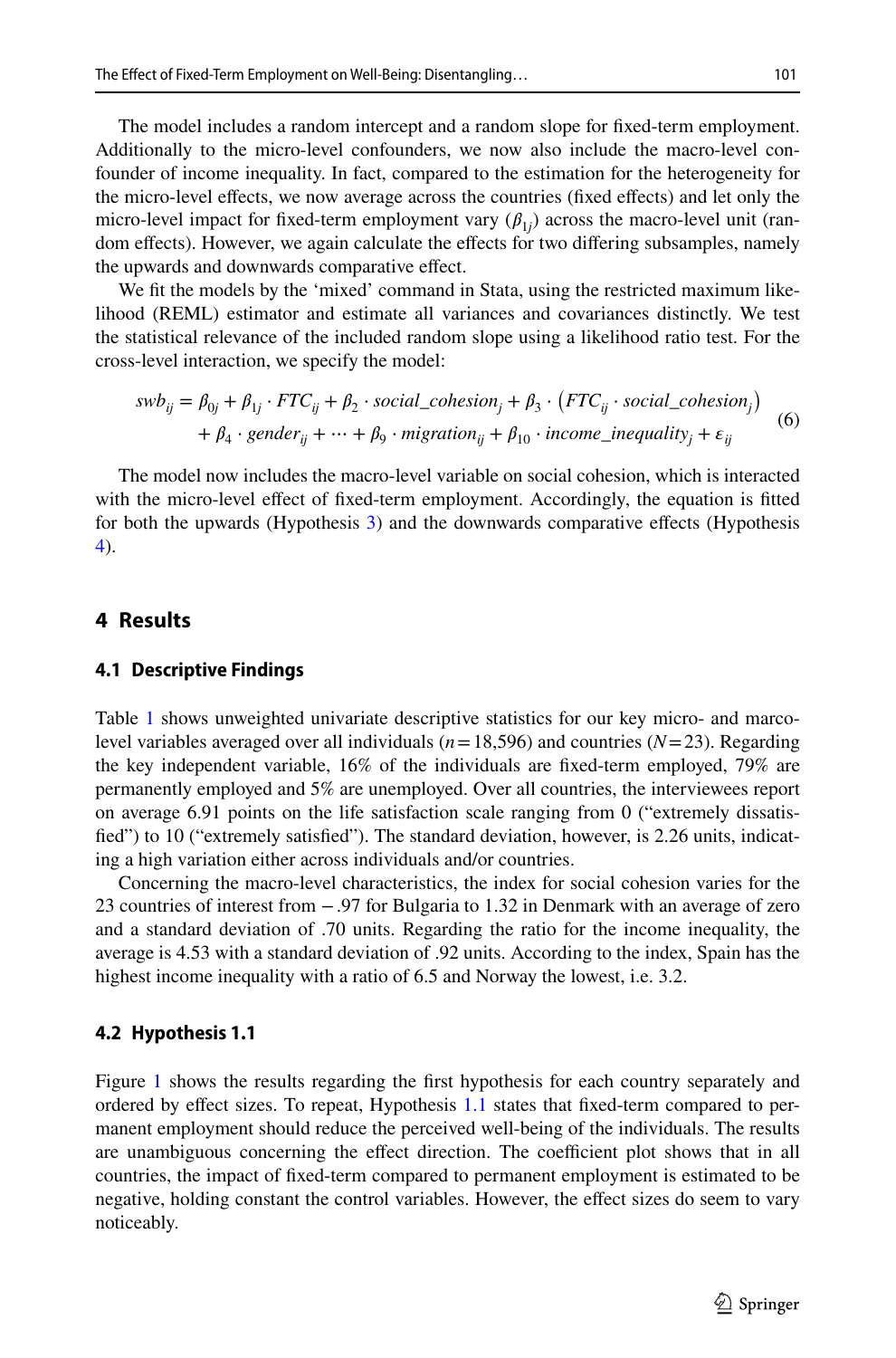|                          | Mean   | S.D.  | Min      | Max  |
|--------------------------|--------|-------|----------|------|
| Micro-level variabels    |        |       |          |      |
| <b>Employment</b> status |        |       |          |      |
| Unemployed               | .05    |       |          |      |
| Fixed-term employed      | .16    |       |          |      |
| Permanent employed       | .79    |       |          |      |
| Subjective well-being    | 6.91   | 2.26  | $\theta$ | 10   |
| Feeling about income     |        |       |          |      |
| Living comfortably       | .28    |       |          |      |
| Coping                   | .45    |       |          |      |
| Difficult                | .19    |       |          |      |
| Very difficult           | .08    |       |          |      |
| Social contacts          |        |       |          |      |
| Never                    | .01    |       |          |      |
| Less than once a month   | .08    |       |          |      |
| Once a month             | .11    |       |          |      |
| Several times a month    | .22    |       |          |      |
| Once a week              | .19    |       |          |      |
| Several times a week     | .26    |       |          |      |
| Every day                | .13    |       |          |      |
| Activity                 | 4.82   | 2.34  | 0        | 7    |
| <b>Status</b>            | 5.72   | 1.73  | $\Omega$ | 10   |
| Education                |        |       |          |      |
| Low education            | .17    |       |          |      |
| Middle education         | .53    |       |          |      |
| High education           | .30    |       |          |      |
| Social background        |        |       |          |      |
| Low background           | .40    |       |          |      |
| Middle background        | .44    |       |          |      |
| High background          | .16    |       |          |      |
| Gender                   |        |       |          |      |
| Male                     | .46    |       |          |      |
| Female                   | .54    |       |          |      |
| Age                      | 44.19  | 10.62 | 25       | 65   |
| <b>Migration</b> status  |        |       |          |      |
| No migrant               | .95    |       |          |      |
| Migrant                  | .05    |       |          |      |
| $\boldsymbol{n}$         | 18,596 |       |          |      |
| Macro-level variables    |        |       |          |      |
| Social cohesion          | .00    | .70   | $-.97$   | 1.32 |
| Income inequality        | 4.53   | .92   | 3.2      | 6.5  |
| N                        | 23     |       |          |      |

One example for the interpretation of the coefficient for France  $(FR)$  is: On average, being temporarily rather than permanently employed ceteris paribus decreases the life satisfaction by 1.19 units. The effect is statistically significant, as the confidence interval does

6 (2012)

<span id="page-11-0"></span>**Table 1** Univariate descriptive statistics for both micro-level and macro-level variables. *Sources*: Own calculations using the European Social Survey, round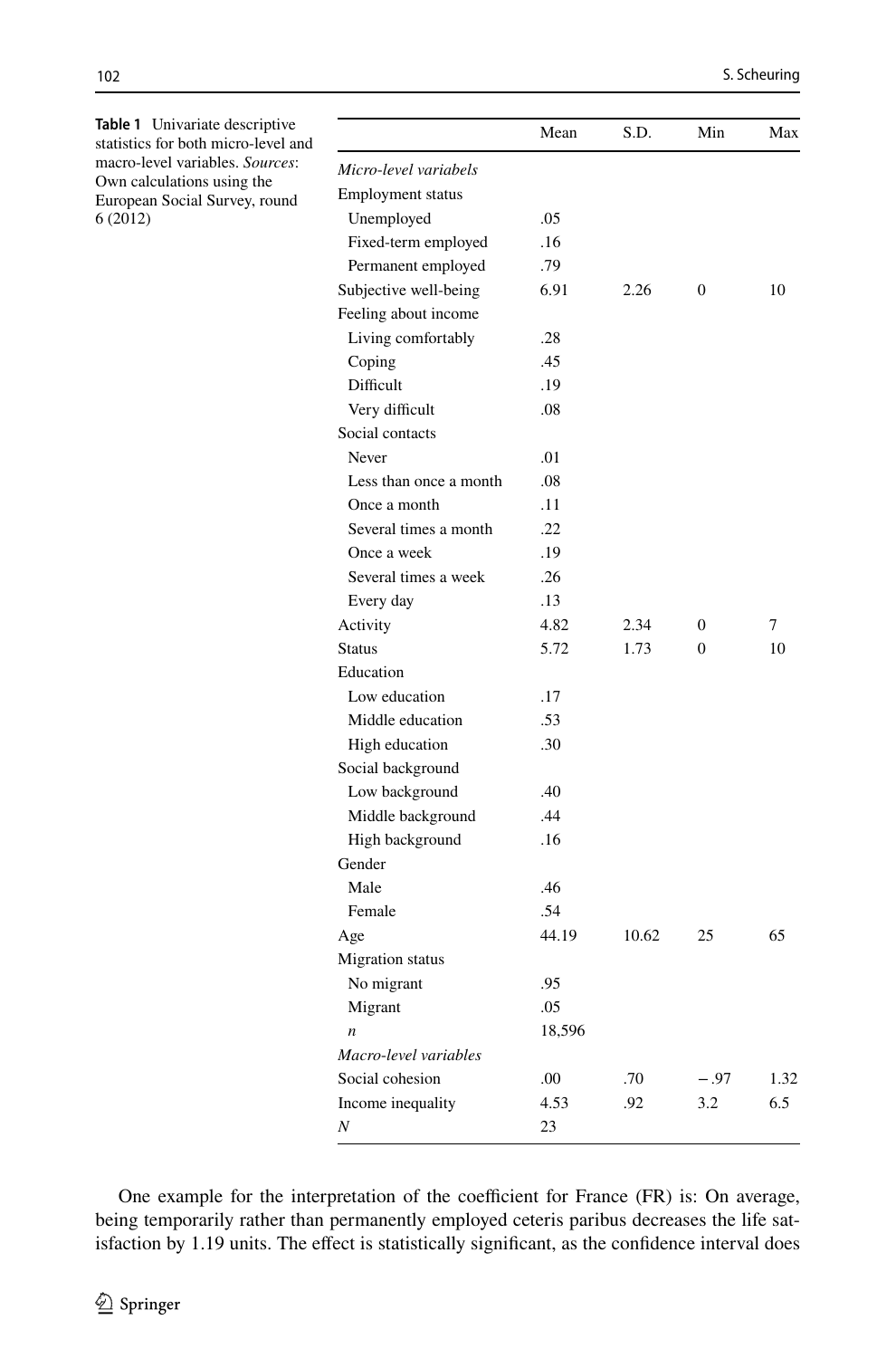

<span id="page-12-0"></span>Fig. 1 Coefficients plot for the micro-level effects of fixed-term employment compared to permanent employment on subjective well-being for each country. *Notes*: Coefficients from linear regression models ftted for each country separately (dependent variable: well-being, scale-points). Statistical signifcances are represented by 95% confdence intervals. Models include micro-level control variables (education, social background, gender, age, migration). Table [1](#page-11-0) provides information on included variables. *Sources:* Own calculations using the European Social Survey, round 6 (2012)

not include zero. Moreover, it is the strongest negative impact size compared to the other countries. For Belgium (BE) we fnd the smallest negative efect. Having a temporary compared to a permanent job in Belgium on average decreases the well-being by only .17 units. The estimate is statistically insignifcant. Moreover, for six additional countries, namely Ireland, Estonia, Norway, Switzerland, Slovenia, and Cyprus we do not fnd statistically significant effects. Nevertheless, the direction of the effects fits the expectations.

The range between the point estimates is 1.02 units, indicating a great variation in the efect sizes across countries. It is also noticeable that some of the countries with a rather liberal labor market (Great Britain, Netherlands) have a smaller efect, while the conservative ones (e.g. Spain, Italy, Germany, France) are among those countries with the greatest effect sizes.

Yet, regarding both efect directions and sizes in general for all the 23 countries, we fnd support for the upwards comparative effect. Moreover, the results suggest effect heterogeneity across countries.

#### **4.3 Hypothesis 2.1**

Figure [2](#page-13-0) shows the results for the downwards perspective. The hypothesis states that fixedterm employees should have a greater subjective well-being compared to unemployed individuals. The fndings suggest a more ambiguous picture compared to the upwards comparative efects. Holding the important confounders constant, for 18 of the 23 countries there are coefficients in the direction of expectation, whilst for five this is not the case.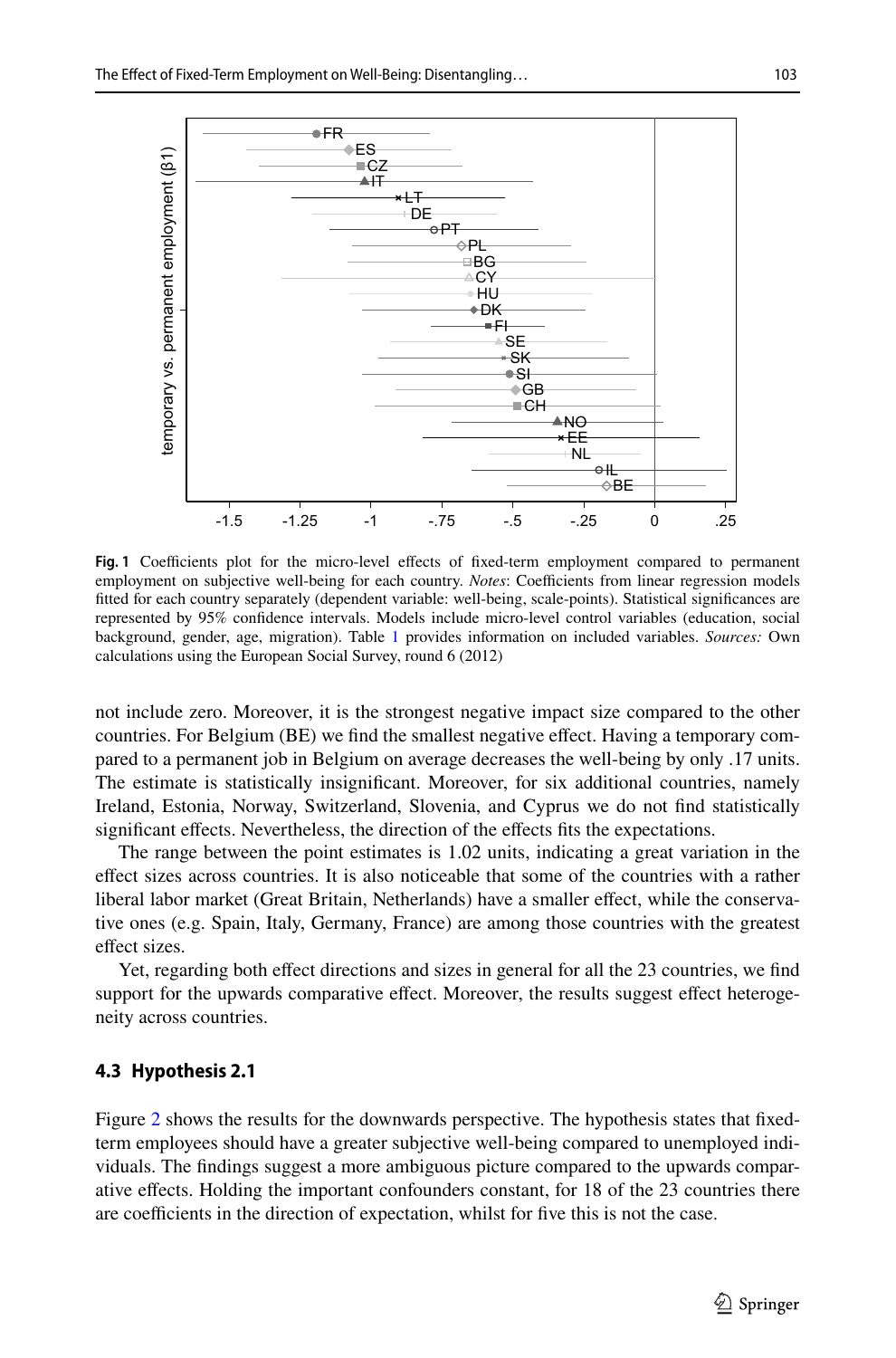

<span id="page-13-0"></span>Fig. 2 Coefficients plot for the micro-level effects of fixed-term employment compared to unemployment on subjective well-being for each country. *Notes*: Coefficients from linear regression models fitted for each country separately (dependent variable: well-being, scale-points). Statistical signifcances are represented by 95% confdence intervals. Models include micro-level control variables (education, social background, gender, age, migration). Table [1](#page-11-0) provides information on included variables. *Sources:* Own calculations using the European Social Survey, round 6 (2012)

For Norway (NO)—the largest impact size—being temporarily employed compared to being unemployed on average and statistically signifcantly increases the subjective wellbeing ceteris paribus by 1.25 units. The smallest negative effect size appears for Denmark (DK), where, on average and holding the confounders constant, jobs with a fxed duration compared to unemployment even decrease the life satisfaction by .27 units. This estimate is statistically insignifcant as well as it is for Poland, Italy, Slovenia, and Portugal. Moreover, the range for the magnitude of the coefficients is  $1.52$  units, which again points to a great variation in the efect sizes across countries.

It is interesting to note that for some countries, which have a point estimate very close to zero, it does not seem to matter whether individuals are fxed-term employed or unemployed. This result points towards the argument from the literature, suggesting that this kind of job insecurity might feel as harmful as unemployment (Inanc [2018\)](#page-24-19). However, for the large majority of the countries, to wit 18 countries, the efect is estimated to be positive.

When looking at the direction and significance of the effects, for five countries the data support the hypothesis. These fndings indicate that temporary employees have a greater well-being compared to unemployed individuals. Nevertheless, for most of the countries, where the direction of the impact fits the expectation, we do not obtain a statistically signifcant estimate.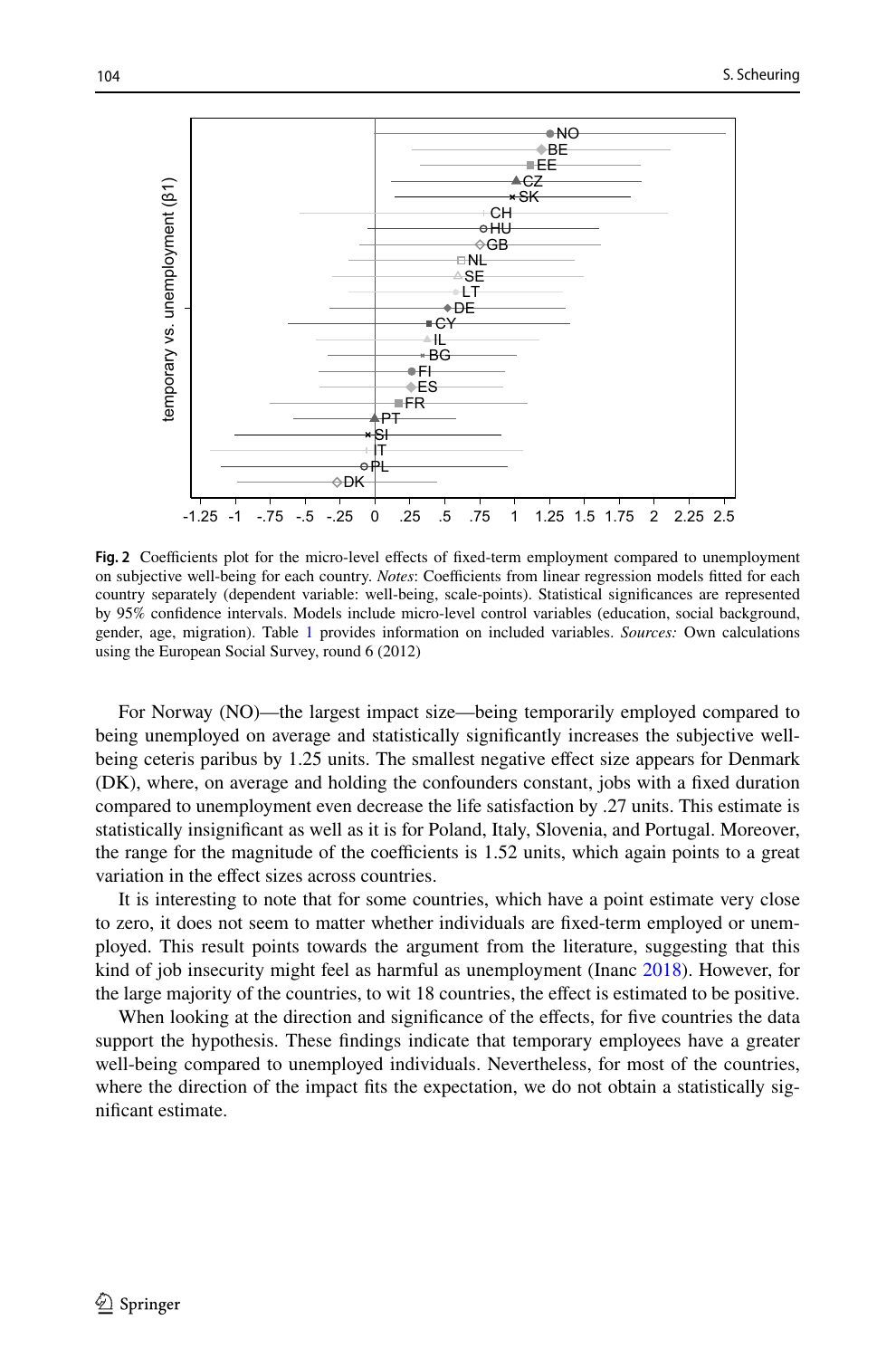<span id="page-14-0"></span>**Table 2** Pooled linear regression models with mediation analyses for the efect of fxed-term employment compared to permanent employment. *Sources*: Own calculations using the European Social Survey, round 6 (2012)

|                                                                                                                    | M1          | M <sub>2</sub> | M <sub>3</sub> | M4          | M <sub>5</sub> |
|--------------------------------------------------------------------------------------------------------------------|-------------|----------------|----------------|-------------|----------------|
| Dependent variable                                                                                                 | $\theta$    | $\Theta$       | $\Theta$       | $\Theta$    | $\Theta$       |
| Subjective well-being                                                                                              | $(t-value)$ | (t-value)      | $(t-value)$    | $(t-value)$ | $(t-value)$    |
| Fixed-term employment                                                                                              | $-.833***$  | $-.817***$     | $-.508***$     | $-.335***$  | $-.255***$     |
|                                                                                                                    | $(-11.75)$  | $(-7.49)$      | $(-6.45)$      | $(-4.08)$   | $(-3.80)$      |
| $\Delta_i$ , mechanism                                                                                             |             | $-.016$        | $-.325***$     | $-.498***$  | $-.579***$     |
| (z-value)                                                                                                          |             | $(-1.46)$      | $(-9.49)$      | $(-10.83)$  | $(-13.04)$     |
| Social contacts (Ref.: never)                                                                                      |             |                |                |             |                |
| <than a="" month<="" once="" td=""><td></td><td>.756***</td><td></td><td></td><td><math>.520***</math></td></than> |             | .756***        |                |             | $.520***$      |
|                                                                                                                    |             | (4.21)         |                |             | (3.69)         |
| Once a month                                                                                                       |             | $1.576***$     |                |             | .839***        |
|                                                                                                                    |             | (6.24)         |                |             | (4.43)         |
| Several times a month                                                                                              |             | 1.957***       |                |             | $1.031***$     |
|                                                                                                                    |             | (7.03)         |                |             | (5.79)         |
| Once a week                                                                                                        |             | $2.136***$     |                |             | $1.151***$     |
|                                                                                                                    |             | (7.66)         |                |             | (6.47)         |
| Several times a week                                                                                               |             | $2.268***$     |                |             | $1.173***$     |
|                                                                                                                    |             | (7.79)         |                |             | (6.70)         |
| Every day                                                                                                          |             | $2.243***$     |                |             | $1.256***$     |
|                                                                                                                    |             | (6.15)         |                |             | (6.50)         |
| <b>Status</b>                                                                                                      |             |                | $.570***$      |             | .388***        |
|                                                                                                                    |             |                | (12.19)        |             | (15.42)        |
| Feeling about income (Ref.: very difficult)                                                                        |             |                |                |             |                |
| Living comfortably                                                                                                 |             |                |                | $3.655***$  | $2.545***$     |
|                                                                                                                    |             |                |                | (12.93)     | (13.99)        |
| Coping                                                                                                             |             |                |                | 2.698***    | 1.928***       |
|                                                                                                                    |             |                |                | (11.51)     | (12.33)        |
| Difficult                                                                                                          |             |                |                | 1.400***    | .963***        |
|                                                                                                                    |             |                |                | (10.78)     | (10.90)        |
| n                                                                                                                  | 17,624      | 17,624         | 17,624         | 17,624      | 17,624         |
| N                                                                                                                  | 23          | 23             | 23             | 23          | 23             |
| <b>BIC</b>                                                                                                         | 77,374      | 76,587         | 73,743         | 73,534      | 71,487         |

Coefficients from linear regression models averaging over all countries with cluster-robust standard errors for the macro-level (dependent variable: well-being, scale-points). Micro-level control variables included (education, social background, gender, age, migration). Table [1](#page-11-0) provides information on included variables \**p*<.05, \*\**p*<.01, \*\*\**p*<.001

## **4.4 Hypothesis 1.2**

To explain the efect of fxed-term employment on well-being, we suggest that some of the functions of the Latent Deprivation Model should matter. This assumption is tested by conducting mediation analyses, for which the results are shown in Table [2.](#page-14-0) Like previously explained, we consider three diferent estimates: the total efect (M1), the direct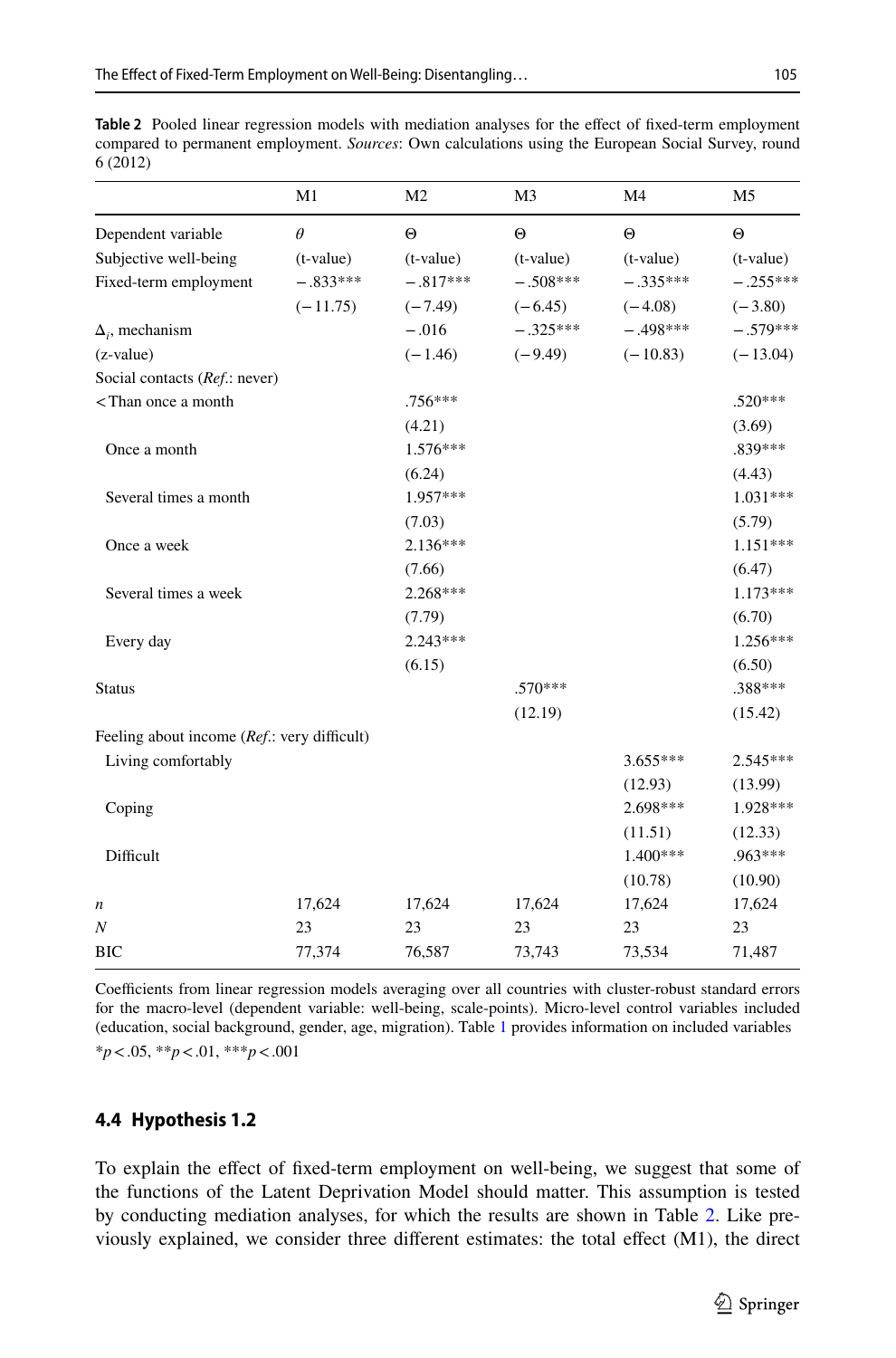and the indirect efect (both included in M2–M5). Concerning Hypothesis [1.2,](#page-4-0) we assume that the effect size from M1 decreases in M2–M5 and that this decline  $(\Delta)$  is statistically significant.

On average, we fnd that fxed-term employees are—holding the confounding variables constant—.833 units less satisfed with their lives compared to permanent employees. This is also what we expected in the basic Hypothesis [1.1](#page-22-1) and thus also holds across countries. It is statistically signifcant as *t*=−11.75.

Adding the mediating variable for social contacts, the impact only slightly decreases to −.817 units. The point estimate is still statistically signifcant as *t*=−7.49. Thus, the coefficient from M1 only slightly decreases in M2 and this decline  $\Delta = -0.016$  is not statistically significant  $(z=-1.46)$ . This leads us to reject the hypothesis on social contacts being a mechanism for the comparison of fxed-term to permanent employees.

Another latent function, which we suggest mediating the impact is the status. Adding this mediator in M3, the total efect declines in both empirical size and statistical relevance to a direct efect of −.508 units (*t*=−6.45). The indirect efect of −.325 units—about 39% in relative terms—is statistically significant  $(z=-9.49)$ . Thus, we find support for status to explain some part of the efect of fxed-term employment on well-being.

The greatest decline, however, can be observed for adding the manifest function of the income (M4): the total effect reduces to the direct effect of  $-0.335$  units, that is to say a 60%  $(\Delta = -.498, z = -10.83)$  decline in the size of the point estimate. Thus, the data support the importance of worries about income to be one explanation for the negative impact.

Adding all mechanisms simultaneously (M5) decreases the total efect of −.833 units to a much smaller point estimate of −.255 units (*t*=−3.80), which is still statistically signifcant. The decline of .579 units proves statistical signifcance (*z*=−13.04) and indicates in relative terms a 70% weakening.

Whereas the results show that adding the mediating variables notably decreases the main correlates, still there remains  $a - 0.255$  unit effect size, which we cannot explain. This fnding might refer to the fact that we were restricted in the choice of mediators by the data source. Nevertheless, the results give frst hints for utilizing the Latent Deprivation Model when explaining the main efects. It is a reasonable theoretical approach to explain the association between fxed-term employment compared to permanent employment and well-being.

## **4.5 Hypothesis 2.2**

With the results of the previous analyses in mind, we now return to the downwards comparative efects. Table [3](#page-16-0) reveals the results of the mediation analyses. Even though we could not fnd support for every single country for a positive connection to exist, on average (M1) it turns out to be statistically significant and in the direction of expectation ( $\beta$ =.581, *t*=5.75). Thus, ceteris paribus individuals who are temporarily employed rather than not having a job, report on average a .581 unit higher life satisfaction. Within the framework of the Latent Deprivation Model, we suggest social contacts, status, income, activity, time structure and supra-individual aims to explain this positive correlate.

However, when it comes to social contacts, adding the variable to the model (M2) again does not notably decrease the positive impact: the point estimate decreases to .560 units  $(t=4.48)$ , which implies a statistically insignificant net difference of  $\Delta = .021$  ( $z=1.09$ ).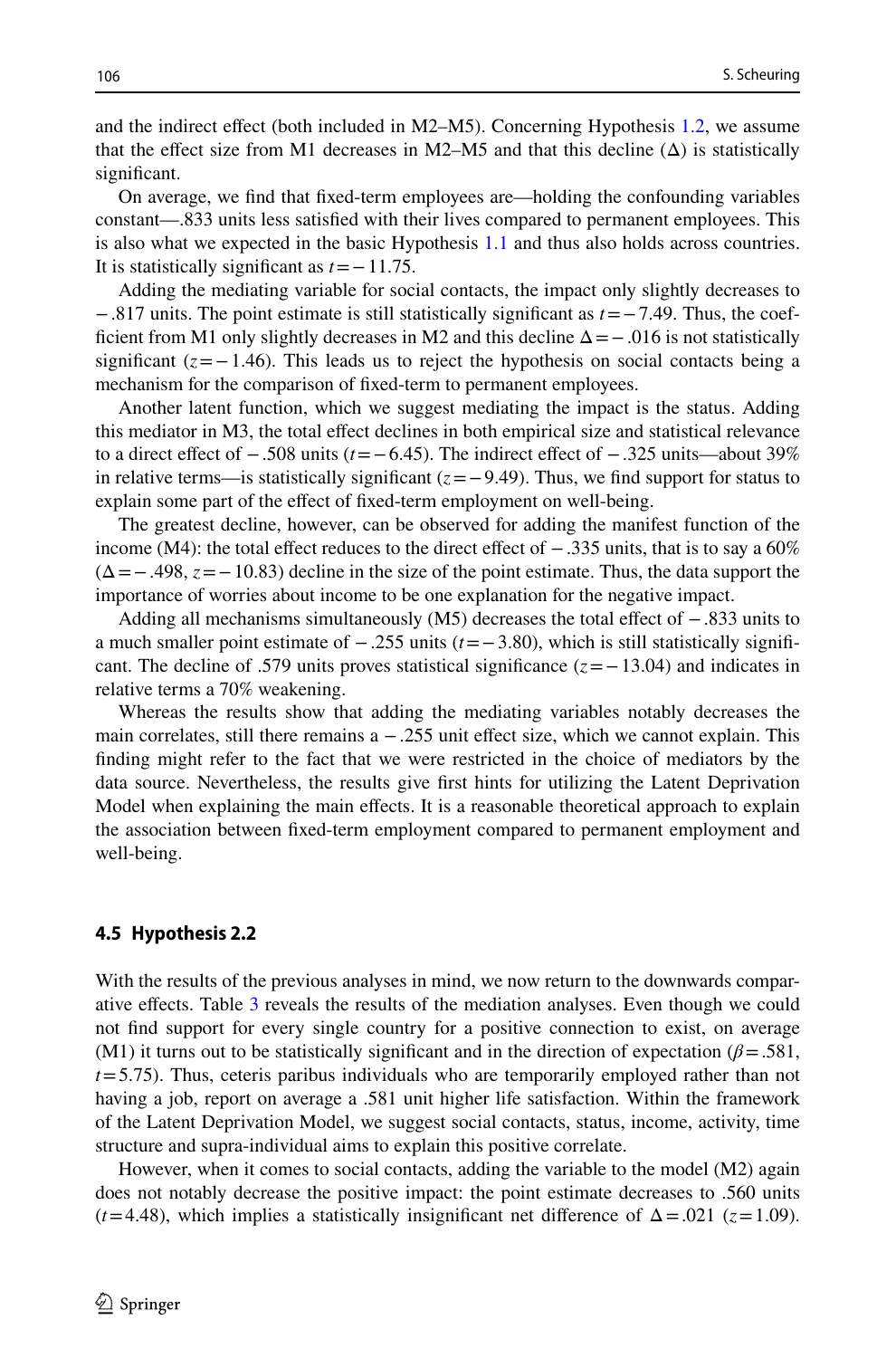|                                                                                                                           | M1        | M <sub>2</sub> | M <sub>3</sub> | M <sub>4</sub> | M <sub>5</sub> | M <sub>6</sub> |
|---------------------------------------------------------------------------------------------------------------------------|-----------|----------------|----------------|----------------|----------------|----------------|
| Dependent variable                                                                                                        | $\theta$  | $\Theta$       | $\Theta$       | $\Theta$       | $\Theta$       | $\Theta$       |
| Subjective well-being                                                                                                     | (t-value) | (t-value)      | (t-value)      | (t-value)      | (t-value)      | $(t-value)$    |
| Fixed-term employment                                                                                                     | .581***   | .560***        | .447 ***       | .085           | .582***        | .129           |
|                                                                                                                           | (5.75)    | (4.48)         | (3.93)         | (.75)          | (4.49)         | (1.18)         |
| $\Delta_i$ , mechanism                                                                                                    |           | .021           | $.134***$      | .496***        | $-.001$        | .452 ***       |
| (z-value)                                                                                                                 |           | (1.09)         | (3.18)         | (8.20)         | $(-.43)$       | (7.76)         |
| Social contacts (Ref.: never)                                                                                             |           |                |                |                |                |                |
| <than a="" month<="" once="" td=""><td></td><td><math>.817***</math></td><td></td><td></td><td></td><td>.678*</td></than> |           | $.817***$      |                |                |                | .678*          |
|                                                                                                                           |           | (2.66)         |                |                |                | (2.02)         |
| Once a month                                                                                                              |           | $1.533***$     |                |                |                | .883*          |
|                                                                                                                           |           | (3.57)         |                |                |                | (2.04)         |
| Several times a month                                                                                                     |           | 1.935***       |                |                |                | $1.183***$     |
|                                                                                                                           |           | (5.30)         |                |                |                | (3.12)         |
| Once a week                                                                                                               |           | $2.062***$     |                |                |                | $1.197***$     |
|                                                                                                                           |           | (5.98)         |                |                |                | (3.40)         |
| Several times a week                                                                                                      |           | $2.312***$     |                |                |                | 1.455***       |
|                                                                                                                           |           | (6.21)         |                |                |                | (3.89)         |
| Every day                                                                                                                 |           | $2.070***$     |                |                |                | $1.432***$     |
|                                                                                                                           |           | (5.63)         |                |                |                | (3.93)         |
| <b>Status</b>                                                                                                             |           |                | $.564***$      |                |                | .407***        |
|                                                                                                                           |           |                | (11.91)        |                |                | (14.63)        |
| Feeling about income (Ref.: very difficult)                                                                               |           |                |                |                |                |                |
| Living comfortably                                                                                                        |           |                |                | $3.414***$     |                | $2.365***$     |
|                                                                                                                           |           |                |                | (12.09)        |                | (12.79)        |
| Coping                                                                                                                    |           |                |                | $2.453***$     |                | $1.751***$     |
|                                                                                                                           |           |                |                | (9.70)         |                | (11.77)        |
| Difficult                                                                                                                 |           |                |                | $1.236***$     |                | $.820***$      |
|                                                                                                                           |           |                |                | (6.80)         |                | (5.88)         |
| Activity                                                                                                                  |           |                |                |                | $-.021$        | $-.019$        |
|                                                                                                                           |           |                |                |                | $(-.71)$       | $(-.81)$       |
| n                                                                                                                         | 3862      | 3862           | 3862           | 3862           | 3862           | 3862           |
| Ν                                                                                                                         | 23        | 23             | 23             | 23             | 23             | 23             |
| <b>BIC</b>                                                                                                                | 18,078    | 17,981         | 17,328         | 17,357         | 18,086         | 16,929         |

<span id="page-16-0"></span>**Table 3** Pooled linear regression models with mediation analyses for the efect of fxed-term employment compared to unemployment. *Sources*: Own calculations using the European Social Survey, round 6 (2012)

Coefficients from linear regression models averaging over all countries with cluster-robust standard errors for the macro-level (dependent variable: well-being, scale-points). Micro-level control variables included (education, social background, gender, age, migration). Table [1](#page-11-0) provides information on included variables \**p*<.05, \*\**p*<.01, \*\*\**p*<.001

Thus, we do not fnd support for social contacts to mediate the downwards comparative effects.

Regarding the status, the analyses (M3) reveal its important role as a mediator: the indirect effect of  $\Delta = .134$  is statistically significant with  $z = 3.18$ .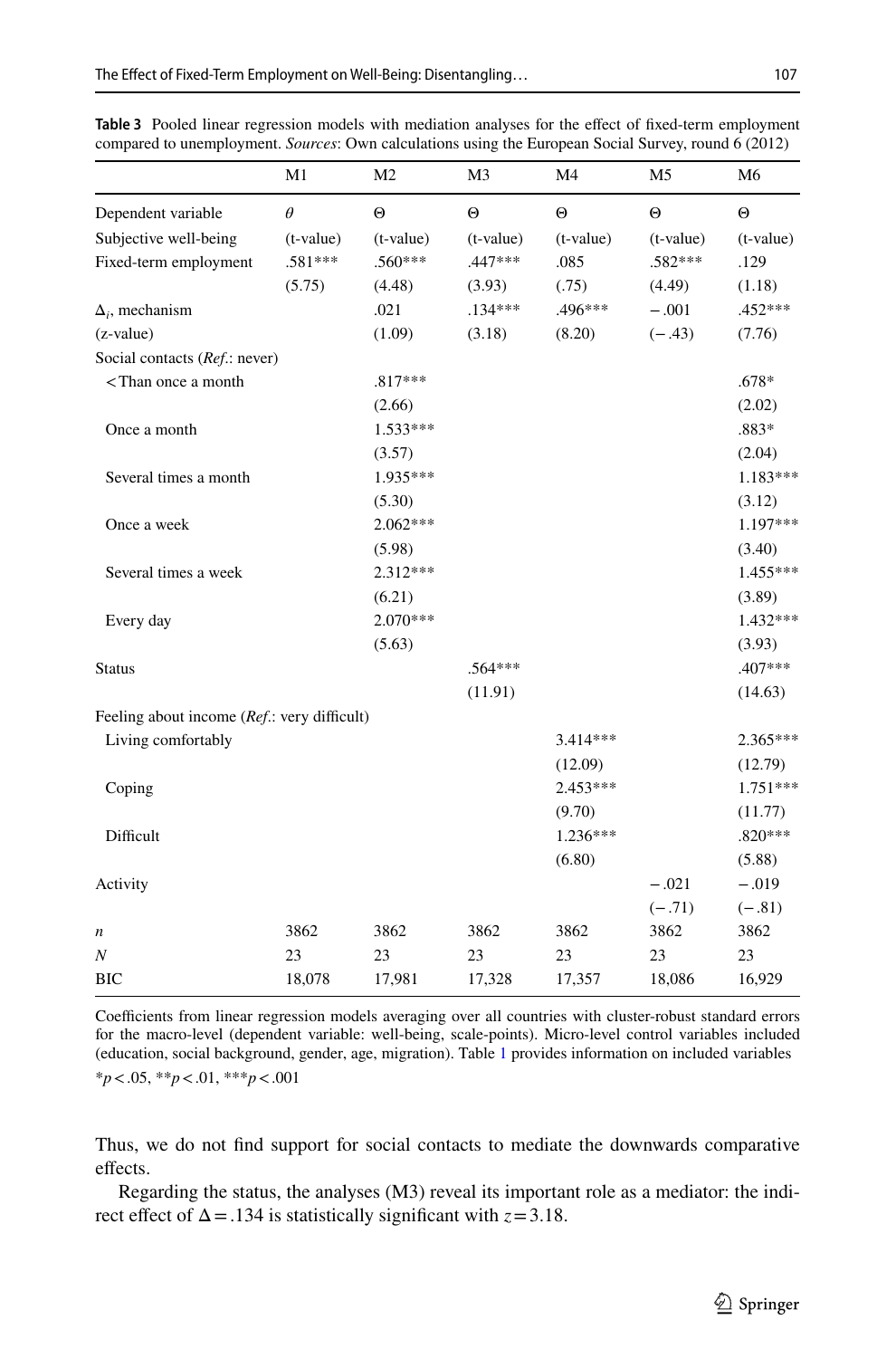Similar to the results for the upwards comparison, the perceived fnancial situation is the most important explanation for the total efect. Incorporating it (M4) decreases the point estimate by 85% and the *t*-value to .75. Thus, the efect even becomes statistically insignifcant when accounting for the fnancial resources.

Diferent from the previous models, we now also include activity (M5). We fnd that this does neither cause a change in the initial efect size nor in its statistical signifcance  $(\Delta = -0.001, z = -0.43)$ . Owing to this, we need to reject the hypothesis of activity being a mediator.

When we add all mechanisms simultaneously (M5), the total effect of  $\theta$  = .581 ( $t$  = 5.75) can be decomposed into a direct effect of  $\Theta = .129$  ( $t = 1.18$ ) and an indirect effect of  $\Delta$  = .452 units ( $z$  = 7.76). In relative terms, this means that 78% of the initial total effect can be explained by the added mediating variables. Vis-à-vis 22% remain unexplained. This unexplained share of the efect might be due to lacking the possibility to test for the mediating impact *time structure* and *supra*-*individual aims*. However, the fndings pinpoint to the mediating role of both the manifest as well as the latent functions.

| Hypothesis 3                             |                    | Hypothesis 4       |                    |
|------------------------------------------|--------------------|--------------------|--------------------|
| M1                                       | M <sub>2</sub>     | M1                 | M <sub>2</sub>     |
| $\beta$                                  | $\beta$            | $\beta$            | $\beta$            |
| $(t-value)$                              | $(t-value)$        | $(t-value)$        | $(t-value)$        |
| $-.69***$                                | $-.69***$          | $.47***$           | .48***             |
| $(-11.24)$                               | $(-12.13)$         | (4.98)             | (4.81)             |
|                                          | $.95***$           |                    | $1.05***$          |
|                                          | (5.46)             |                    | (4.16)             |
|                                          | $.19*$             |                    | .02                |
|                                          | (2.22)             |                    | (.13)              |
|                                          | ✓                  | ✓                  | ✓                  |
| $9.56***$                                | 8.44 ***           | $10.37***$         | $8.47***$          |
| (11.26)                                  | (12.64)            | (9.47)             | (9.26)             |
| Coefficient (S.E.)                       | Coefficient (S.E.) | Coefficient (S.E.) | Coefficient (S.E.) |
| .045(.025)                               | .032(.021)         | .022(.051)         | .033(.060)         |
| .600(.189)                               | .247(.081)         | .983(.344)         | .438(.181)         |
| Covariance (FTC, Constant)<br>.068(.054) | .011(.031)         | $-.142(.111)$      | $-.097(.088)$      |
| 3.902 (.042)                             | 3.902(.042)        | 5.272 (.121)       | 5.271 (.121)       |
| 17,624(23)                               | 17,624(23)         | 3862 (23)          | 3862 (23)          |
| 74,329                                   | 74,331             | 17,612             | 17,613             |
| .13                                      | .06                | .16                | .08                |
|                                          |                    |                    |                    |

<span id="page-17-0"></span>**Table 4** Random slope linear regression models for the cross-level interaction efects of social cohesion. *Sources*: Own calculations using the European Social Survey, round 6 (2012)

Coefficients from simultaneous estimation procedure for multilevel linear regression models (dependent variable: well-being, scale-points). Micro-level control variables included (education, social background, gender, age and age squared, migration). Macro-level control variable included (income inequality). REML estimation, *t*-statistics estimated by generalized Satterthwaite approximation. Table [1](#page-11-0) provides information about included variables

\**p*<.05, \*\**p*<.01, \*\*\**p*<.001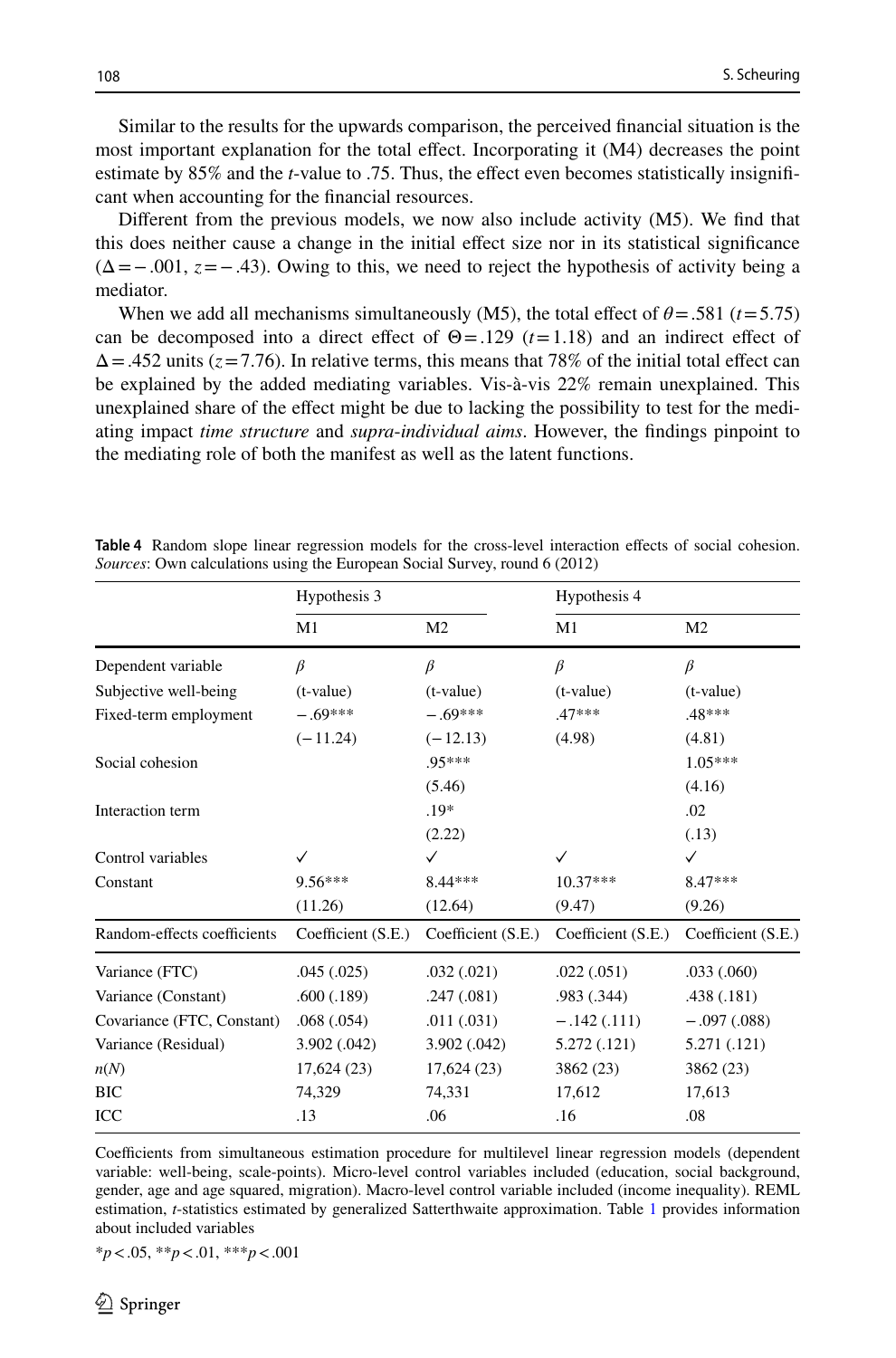Comparing the results of Hypothesis [1.2](#page-4-0) and [2.2](#page-5-1), it is interesting that the explanatory power of the mediating variables seems to be very similar in magnitude. This fnding also strengthens the interest in the results of the following analyses regarding social cohesion as a country-level moderator, which we assume to substitute the micro-level mechanisms. Table [4](#page-17-0) includes the estimates for the cross-level interaction effects.

#### **4.6 Hypothesis 3**

First, we again return to the well-being effects comparing fixed-term to permanent employment. Now we are interested in whether an increasing level of social cohesion on the macro-level reduces the negative impact. More specifcally, this assumption refers to the diference between temporarily and permanently employed individuals in their well-being on the micro-level.

The coefficient on intra-class correlation (ICC) of the empty model (not shown) indicates that about 17% of the variance in life satisfaction of fxed-term and permanent employed individuals is observed at the country-level. This indicates a substantial variation across welfare states. The likelihood ratio test on the random slope indicates that it is reasonable to include a random slope for the micro-level independent variable of fxed-term employment ( $X^2 = 28.20, p < 0.01$ ).

M1 includes the random slope specifcation. The model reveals that, controlling for all important micro- and macro-level confounding variables, on average fxed-term



<span id="page-18-0"></span>**Fig. 3** Conditional efects plot for the cross-level interaction of the macro-level social cohesion on the upwards comparative micro-level efects. *Notes*: Average marginal estimates for the subjective well-being of fxed-term and permanent employees for specifc values of social cohesion. 95% confdence intervals displayed. Visualization of the results from hierarchical models from Table [4](#page-17-0) (Hypothesis [3](#page-5-2)). Diference between the lines represents efect sizes. Micro-level control variables included (education, social background, gender, age and age squared, migration). Macro-level control variable included (income inequality). REML estimation, t-statistics estimated by generalized Satterthwaite approximation. Table [1](#page-11-0) provides information about included variables. *Sources*: Own calculations using the European Social Survey, round 6 (2012)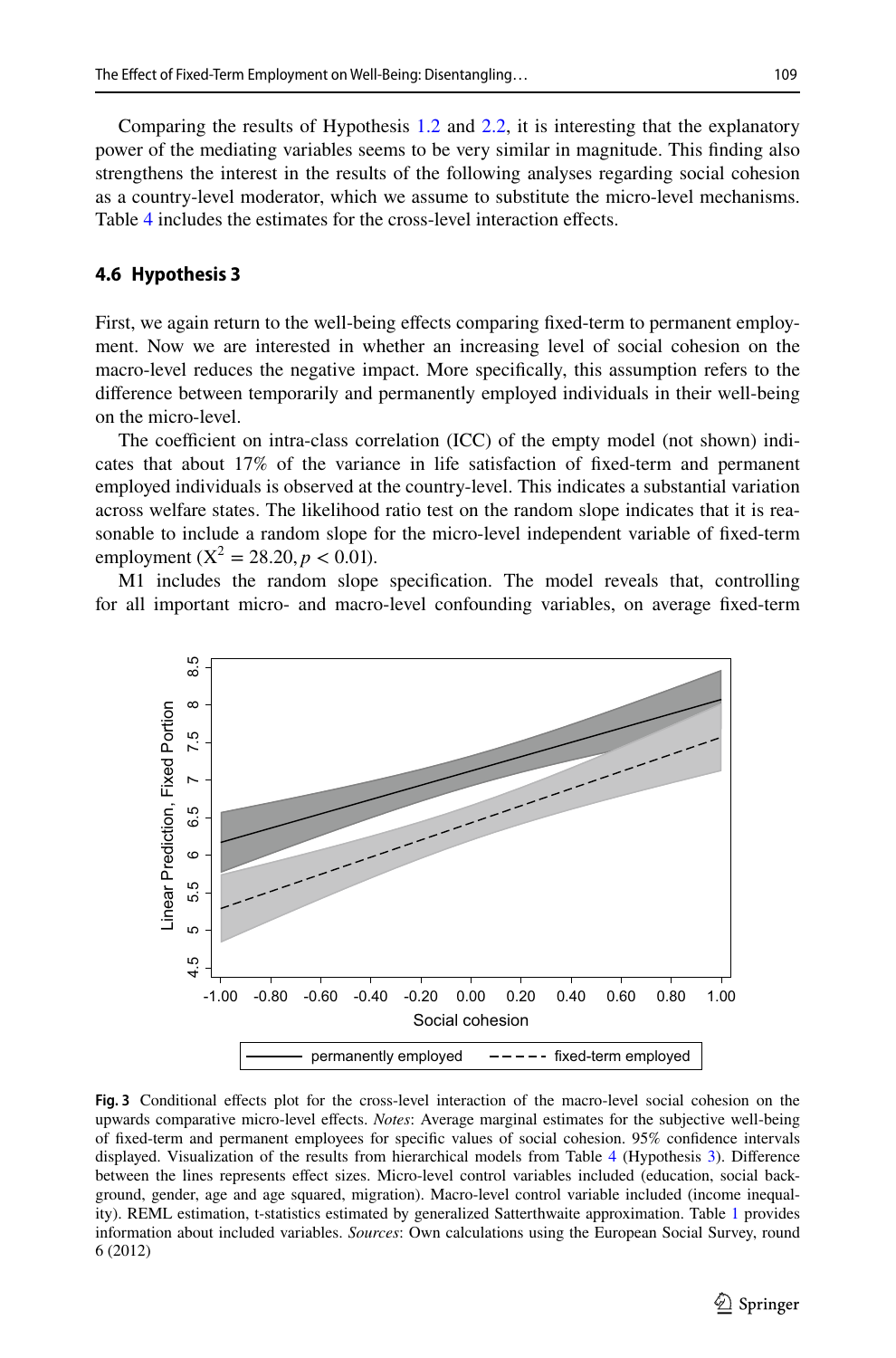employment decreases the subjective well-being of individuals by .69 units, when comparing them to permanent employees. Therefore, we again fnd support for Hypothesis [1.1](#page-22-1).

The interaction term is added in M2 and equals .19 units. This indicates that a one unit increase in social cohesion ceteris paribus decreases the negative well-being efect of fxed-term compared to permanent employment by .19 units. Hence, the greater the social cohesion in a country is, the smaller the well-being diference between fxed-term and permanent employees. The direction of the moderating term is in line with our theoretical assumptions and the test statistics  $(t=2.22)$  backs up the importance of social cohesion as macro-level moderator.

Figure [3](#page-18-0) visualizes the cross-level interaction. It includes the linear predictions for both fxed-term and permanent employees regarding their well-being for specifc values of social cohesion. For instance, for countries with a social cohesion of −1 unit, the prediction for the subjective well-being of fxed-term employees is 5.29 units. For permanent employees living in those countries, the models predict a 6.17 unit well-being. The difference equals the impact, i.e. fxed-term employees have a .88 unit lower subjective wellbeing compared to permanent employees in countries with a very low social cohesion. For countries in which the social cohesion is high, i.e. 1 unit, the effect is  $-.60$  (7.47–8.07). Thus, the greater the social cohesion is, the smaller the well-being diference between fxed-term and permanent employees.

Eventually, we fnd support for social cohesion on the macro-level to diminish the negative impact of fxed-term employment compared to permanent employment on subjective well-being.

## **4.7 Hypothesis 4**

For the well-being efects regarding fxed-term employed compared to unemployed individuals, the theory also assumes social cohesion to diminish the impact by substituting the role of social contacts. More precisely, Hypothesis [4](#page-5-3) suggests a greater social cohesion to balance out the diferences between fxed-term employed and unemployed individuals, such that they should turn into a zero correlate.

The coefficient on intra class correlation  $(ICC)$  of the empty model (not shown) indicates that about 16% of the variance in life satisfaction of fxed-term employed and unemployed individuals is observed at the country-level. Again, this suggests a high heterogeneity across welfare states. The likelihood ratio test on the random slope indicates that there is no statistically signifcant improvement when including a random efect for the micro-level independent variable of fxed-term employment compared to a model without it ( $X^2 = 0.69$ ,  $p = 0.70$ ). However, since we theoretically assume the downwardly comparative efect to vary across countries, which the results of Hypothesis [2.1](#page-5-0) also indicated, we include a random slope anyway.

The simultaneous estimation procedure reveals that, ceteris paribus, fxed-term employees have a .47 greater subjective well-being compared to unemployed individuals (M1). This effect is statistically significant  $(t=4.98)$ . Thus, the results also support Hypothesis [1.2.](#page-4-0) Specifcally, the efect of the upwards comparison seems to be stronger compared to the downwards comparatively efects. This is in line with the fndings for Hypothesis [1.1](#page-22-1) and [1.2,](#page-4-0) where we ftted regression models for each country separately.

Adding the cross-level interaction efect in M2, results in an interaction term of .02, which is statistically insignificant  $(t=1.13)$ . In greater detail, this means that one unit increase in social cohesion increases the positive efect by .02 units. Specifcally, the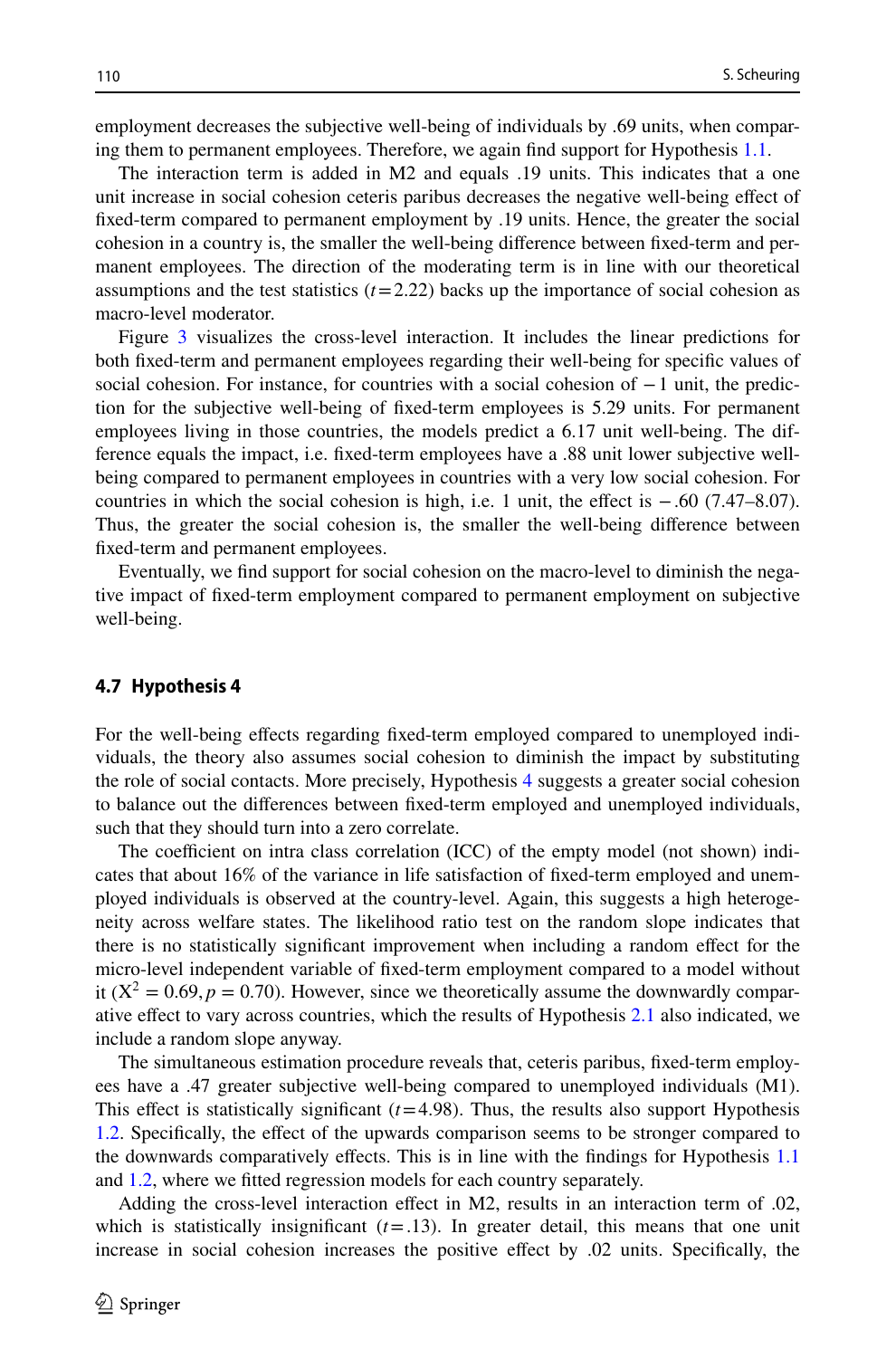

<span id="page-20-0"></span>**Fig. 4** Conditional efects plot for the cross-level interaction of the macro-level social cohesion on the downwards comparative micro-level efects. *Notes*: Average marginal estimates for the subjective wellbeing of fxed-term and permanent employees for specifc values of social cohesion. 95% confdence intervals displayed. Visualization of the results from hierarchical models from Table [4](#page-17-0) (Hypothesis [4\)](#page-5-3). Diference between the lines represents efect sizes. Micro-level control variables included (education, social background, gender, age and age squared, migration). Macro-level control variable included (income inequality). REML estimation, t-statistics estimated by generalized Satterthwaite approximation. Table [1](#page-11-0) provides information about included variables. *Sources*: Own calculations using the European Social Survey, round 6 (2012)

direction is in opposite to what we expected, but is also very close to zero. Thus, there is no support for the moderating effect of social cohesion on the well-being effect of fixed-term employment compared to unemployment.

Figure [4](#page-20-0) shows that the linear prediction lines for the subjective well-being for fxedterm employees and unemployed individuals dependent on social cohesion almost run parallel. When there is very low social cohesion, i.e.  $-1$  unit, the effect of fixed-term employment compared to unemployment is .45 units (5.26–4.81). When there is a high level of social cohesion, i.e. 1 unit, the impact is .49 units (7.41–6.92). Moreover, the 95% confidence intervals overlap, which means that the diferences are not statistically signifcant.

Therefore, we cannot fnd support for the hypothesis that social cohesion moderates the efect of fxed-term employment compared to unemployment on subjective well-being.

# **5 Conclusion**

This paper extends the previous literature on the efect of fxed-term employment on well-being and the role of country characteristics as moderators. In greater detail, it addresses three research questions: the frst one refers to whether the efect of fxedterm employment on well-being varies across European countries. Moreover, it wants to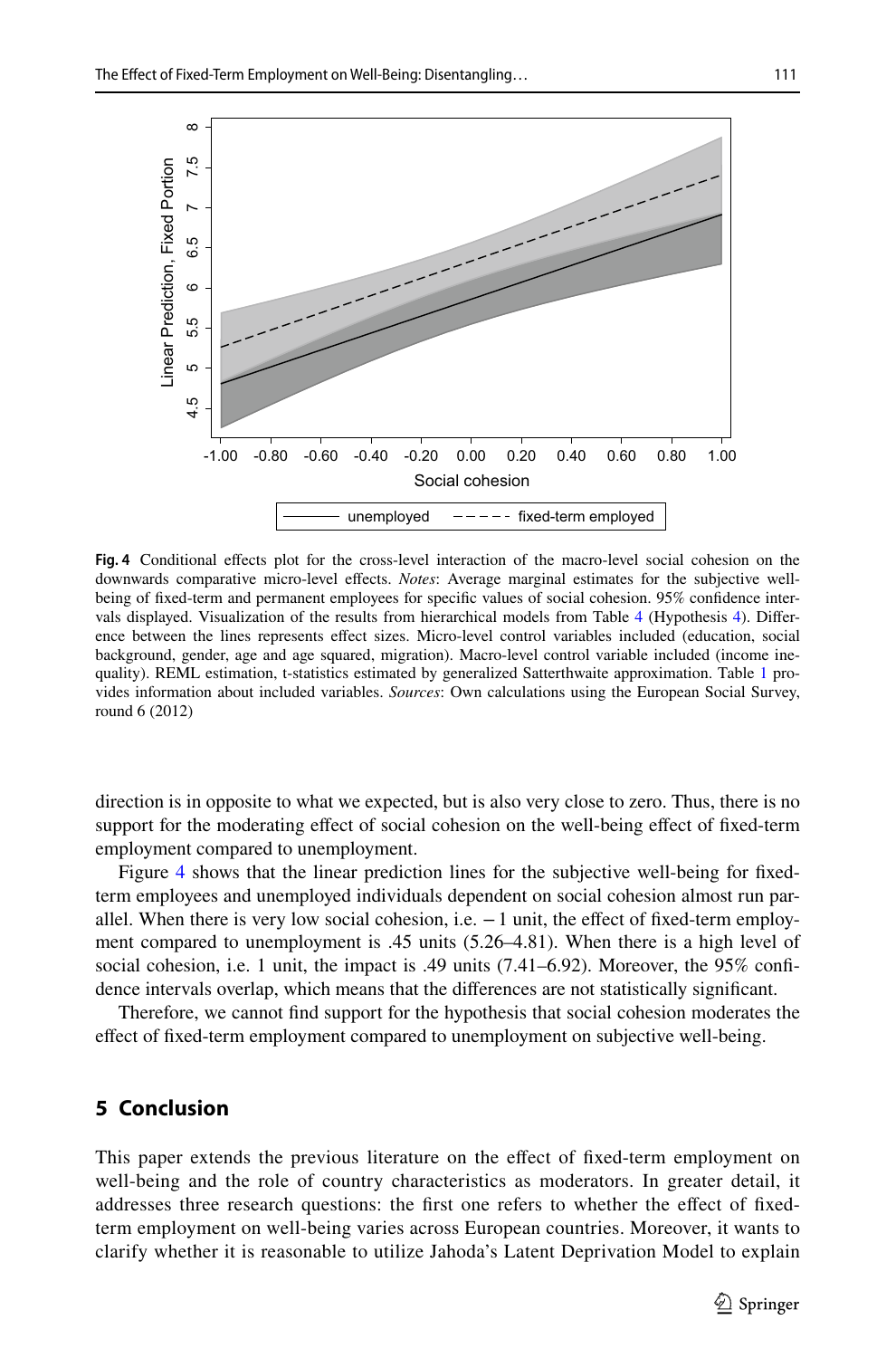the connection between fxed-term employment and well-being. Eventually, it raises the question of whether social cohesion can explain cross-country diferences in the efects.

Drawing on the country-comparative and harmonized ESS data of round 6 (2012) on 18,596 individuals from 23 diferent European countries, the results show that the efect sizes of fxed-term employment both compared to permanent and to unemployment differ remarkably across countries. Even though on average there is a negative (positive) impact of fxed-term employment compared to permanent employment (unemployment), for some countries the employment status seems to be more important for wellbeing than for others. Adapting the Latent Deprivation Model to the fxed-term employment framework, we fnd mediating efects for some of the functions, namely income and status. Moreover, social cohesion on the country-level indeed bufers the well-being efects when comparing fxed-term to permanent employees, but not for the comparison of fxed-term to unemployed individuals.

Specifcally, literature reviews raised the question about the role regarding heterogeneity of the efect of fxed-term compared to permanent employment on well-being across countries to explain mixed fndings (Cuyper et al. [2008;](#page-23-2) Imhof and Andresen [2018](#page-24-3)). We add on that by utilizing harmonized cross-country comparative data to estimate regression models for each country and find that the magnitude of the coefficients difers remarkably between the countries. This indicates that when conducting single country studies, one should be careful in referring to previous fndings from diferent countries as fxed-term employment seems to impact well-being diferently.

In contrast to the few studies on the efect of fxed-term employment compared to unemployment on well-being, we could not exclusively fnd evidence for the assumption of any job being better than not having a job (Gebel and Voßemer [2014](#page-23-4); Gundert and Hohendanner [2014;](#page-23-5) Chambel et al. [2016\)](#page-23-6). In fact, the variation between countries was even greater for comparing temporary workers to unemployed individuals than to permanent employees. Even if in most of the countries fxed-term employees were better off than their unemployed counterparts, in some countries the difference was either very small and statistically insignifcant, almost zero or even the opposite direction. The latter is in line with the argumentation of fxed-term employment to be similar stressful as being unemployed. Thus, the fndings point out that more studies in the respective countries should be carried out for this kind of comparison.

Moreover, we extend the literature on the plausibility to use the Latent Deprivation Model (Gundert and Hohendanner [2014\)](#page-23-5) to explain the efect by not only adapting the arguments to the framework of fxed-term employment but also empirically testing it. We show that the initial mechanisms are partly transferable. Status and income are indeed explanations for the efect, whilst for social contacts and physical activity we could not fnd any mediating impact. Interestingly, the mediation efects were similarly strong for both directions of comparison, i.e. permanent employment, and unemployment.

Lastly, we extend the knowledge regarding the moderating role of country-level characteristics, which so far mainly consists of objective factors regarding social policies or economic measures (Carr and Chung [2014;](#page-23-7) Voßemer et al. [2018](#page-24-4); Karabchuk and Soboleva [2019\)](#page-24-5). We add on the current research on cultural country-level moderators (Täht et al. [2019\)](#page-24-6) by assuming social cohesion to substitute the function of social contacts and status within work environment. This moderation efect occurs to be existent for the upwards comparative perspective rather than for the downwards one. These fndings shift the focus from explaining country diferences with mainly economic factors to also broadening the focus to societal ones.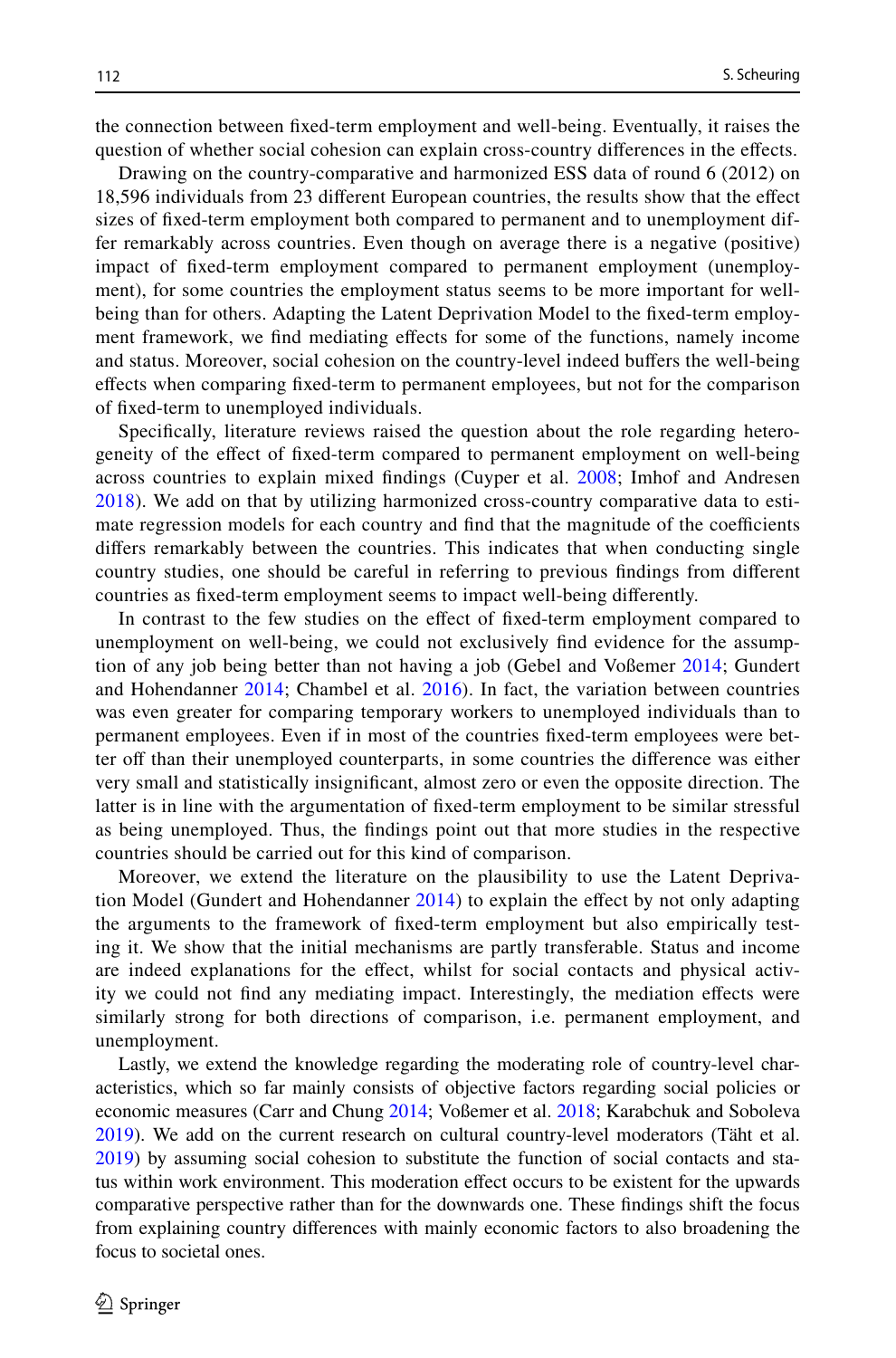Nevertheless, there are also some shortcomings of the analyses. Firstly, due to data restrictions we cannot account for the heterogeneity within temporary jobs, meaning that the job quality and perceived security might be diferent for working within a project with a fxed end than jobs in the public sector. Moreover, we did not separate between short- and long-term unemployment. Thus, even though we follow the standards of the literature regarding the measurements, we could still mix up efects for those types of (un) employment.

In the same manner, future research might want to include measurements like a sophisticated index for both the latent and manifest functions such as the "access to categories of experience" (ACE) scales from Evans ([1986\)](#page-23-24). Like previously indicated, we were limited in the choice for the functions, although our chosen measurements are very close to the initial ideas of the functions. However, we recommend testing the hypotheses using other and/ or additional variables to have some sensitivity analyses.

Eventually, even though we controlled for the most important micro- and macro-level confounders, we cannot account for unobservable variables. One argument regarding selection into fxed-term jobs are diferent preferences of individuals, i.e. being voluntarily or involuntarily fxed-term employed (Kauhanen and Nätti [2015](#page-24-20)). We could not test for these. Thus, future research should repeat the (mediation) analyses using more recent panel data for distinct countries to ensure that there is no bias caused by unobserved heterogeneity.

Yet, this article provides proof for the necessity to specify more fexible models when it comes to country-comparative analyses on the efect of fxed-term employment on wellbeing. Moreover, the article offers empirical evidence for utilizing theory from another feld of study, namely the unemployment research. Finally, this paper promotes the debate on the role of cultural characteristics, namely social cohesion, which should also be considered in labor market policy making. In this respect, one avenue for future research could be to examine the moderating role also of other related aggregated indicators at the macrolevel, such as proportions of migrants or distribution of education within countries.

**Acknowledgements** Open Access funding provided by Projekt DEAL. The author thanks the discussants and participants of the InGRID-2 Spring School at the University of Amsterdam, the 4th International ESS Conference at the University of Mannheim and the 3rd Joint Interdisciplinary Graduate Conference at the University of Pompeu Fabra, Barcelona for their insightful comments and suggestions.

<span id="page-22-1"></span>**Funding** This research has received funding from the European Research Council (ERC) under the Horizon 2020 research and innovation program (Grant Agreement No 758491).

**Open Access** This article is licensed under a Creative Commons Attribution 4.0 International License, which permits use, sharing, adaptation, distribution and reproduction in any medium or format, as long as you give appropriate credit to the original author(s) and the source, provide a link to the Creative Commons licence, and indicate if changes were made. The images or other third party material in this article are included in the article's Creative Commons licence, unless indicated otherwise in a credit line to the material. If material is not included in the article's Creative Commons licence and your intended use is not permitted by statutory regulation or exceeds the permitted use, you will need to obtain permission directly from the copyright holder. To view a copy of this licence, visit [http://creativecommons.org/licenses/by/4.0/.](http://creativecommons.org/licenses/by/4.0/)

# **References**

<span id="page-22-0"></span>Boland, T., & Grifn, R. (Eds.). (2016). *The sociology of unemployment*. Manchester: Manchester University Press.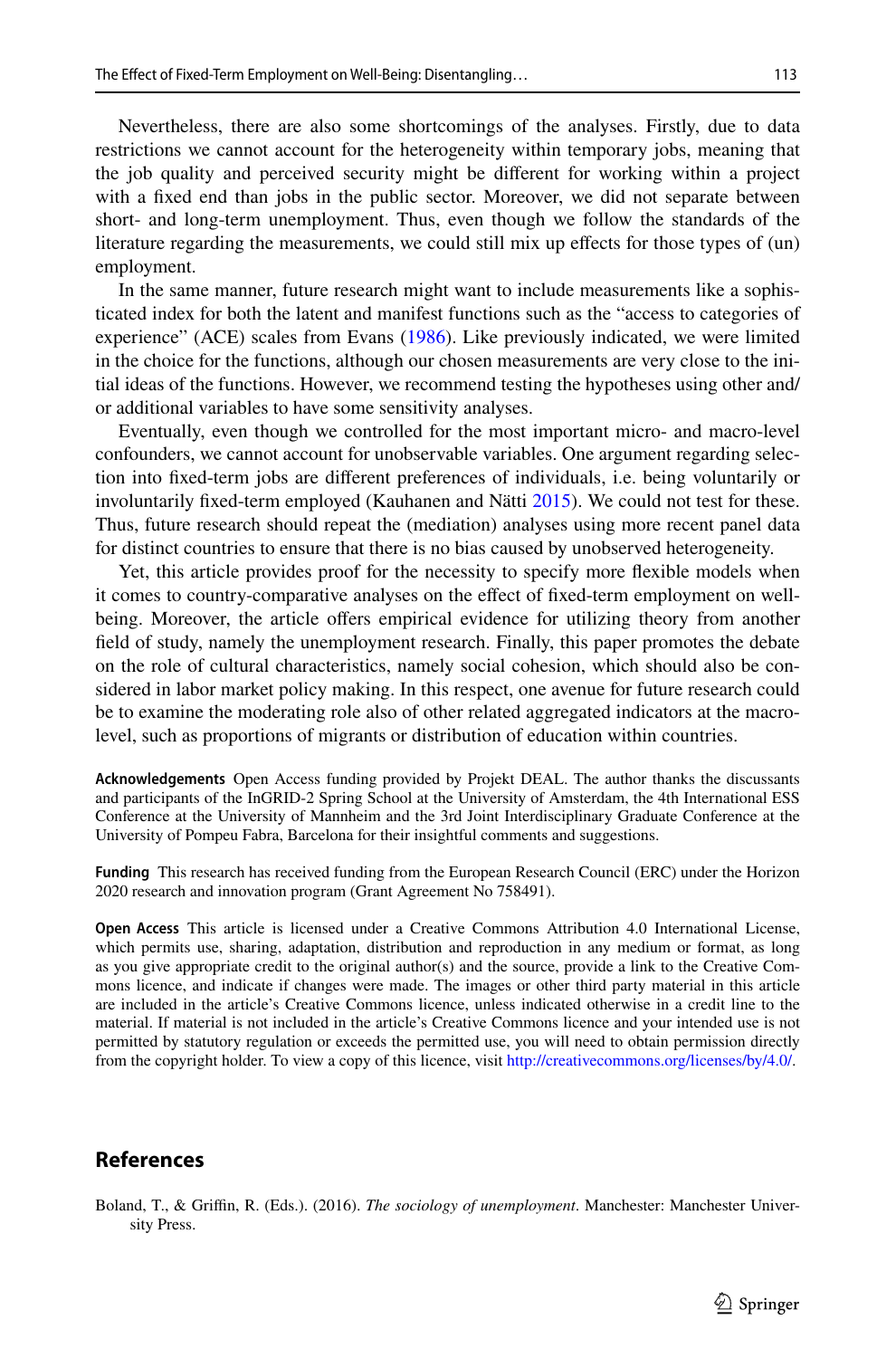- <span id="page-23-9"></span>Booth, A. L., Francesconi, M., & Frank, J. (2002). Temporary jobs: Stepping stones or dead ends? *The Economic Journal, 112*(480), F189–F213.
- <span id="page-23-20"></span>Bryan, M. L., & Jenkins, S. P. (2016). Multilevel modelling of country efects: A cautionary tale. *European Sociological Review, 32*(1), 3–22.
- <span id="page-23-0"></span>Burchell, B. J. (1994). The effects of labour market position, job insecurity and unemployment on psychological health. In D. Gallie, C. Marsh, & C. Vogler (Eds.), *Social change and the experience of unemployment* (pp. 188–212). Oxford: Oxford University Press.
- <span id="page-23-7"></span>Carr, E., & Chung, H. (2014). Employment insecurity and life satisfaction: The moderating infuence of labour market policies across Europe. *Journal of European Social Policy, 24*(4), 383–399.
- <span id="page-23-6"></span>Chambel, M. J., Lopes, S., & Batista, J. (2016). The efects of temporary agency work contract transitions on well-Being. *International Archives of Occupational and Environmental Health, 89*(8), 1215–1228.
- <span id="page-23-16"></span>Cortès-Franch, I., Escribà-Agüir, V., Benach, J., & Artazcoz, L. (2018). Employment stability and mental health in Spain: Towards understanding the infuence of gender and partner/marital status. *BMC Public Health, 18*(1), 425.
- <span id="page-23-2"></span>Cuyper, N. D., de Jong, J., de Witte, H., Isaksson, K., Rigotti, T., & Schalk, R. (2008). Literature review of theory and research on the psychological impact of temporary employment: Towards a conceptual model. *International Journal of Management Reviews, 10*(1), 25–51.
- <span id="page-23-11"></span>Cuyper, N. D., Isaksson, K., De Witte, H., & Gall, G. (2005). *Employment contracts and well-being among European workers (contemporary employment relations)*. Abingdon: Taylor and Francis.
- <span id="page-23-1"></span>De Witte, H. (1999). Job insecurity and psychological well-being: Review of the literature and exploration of some unresolved issues. *European Journal of Work and Organizational Psychology, 8*(2), 155–177.
- <span id="page-23-15"></span>Dragolov, G., Ignácz, Z., Lorenz, J., Delhey, J., & Boehnke, K. (2013). *Social cohesion radar: Measuring common ground: an international comparison of social cohesion: Gütersloh*. Germany: Bertelsmann Foundation.
- <span id="page-23-18"></span>Elwert, F., & Winship, C. (2014). Endogenous selection bias: The problem of conditioning on a collider variable. *Annual Review of Sociology*. [https://doi.org/10.1146/annurev-soc-071913-043455.](https://doi.org/10.1146/annurev-soc-071913-043455)
- <span id="page-23-13"></span>European Social Survey. (2013). *ESS round 6: European social survey round 6 data (2012). Data fle edition 2.4*: NSD—Norwegian Centre for Research Data Archive and distributor of ESS data for ESS ERIC.
- <span id="page-23-14"></span>European Social Survey. (2014). *ESS round 6 (2012/2013): Technical report*. London: Centre for Comparative Social Surveys, City University London.
- <span id="page-23-17"></span>Eurostat. (2019). *Inequality of income distribution: Income quintile share ratio*. [https://ec.europa.eu/](https://ec.europa.eu/eurostat/product%3fcode%3dILC_DI11%26mode%3dview) [eurostat/product?code=ILC\\_DI11&mode=view.](https://ec.europa.eu/eurostat/product%3fcode%3dILC_DI11%26mode%3dview) Accessed 17 Oct 2019.
- <span id="page-23-24"></span>Evans, S. T. (1986). *Variations in activity and psychological well*-*being in unemployed young adults*. University of Manchester: Unpublished Dissertation.
- <span id="page-23-19"></span>Franzese, R. J. (2005). Empirical strategies for various manifestations of multilevel data. *Political Analysis, 13*(4), 430–446.
- <span id="page-23-23"></span>Freese, J., & Kevern, A. J. (2013). Types of causes. In S. L. Morgan (Ed.), *Handbook of causal analysis for social research* (pp. 27–41). Dordrecht: Springer.
- <span id="page-23-12"></span>Gallie, D. (Ed.). (2014). *Economic crisis, quality of work, and social integration: The European experience*. Oxford: Oxford University Press.
- <span id="page-23-8"></span>Gash, V., Mertens, A., & Gordo, L. R. (2007). Are fxed-term jobs bad for your health? A comparison of West-Germany and Spain. *European Societies, 9*(3), 429–458.
- <span id="page-23-4"></span>Gebel, M., & Voßemer, J. (2014). The impact of employment transitions on health in Germany. A diference-in-diferences propensity score matching approach. *Social Science and Medicine, 1982*(108), 128–136.
- <span id="page-23-5"></span>Gundert, S., & Hohendanner, C. (2014). Do fxed-term and temporary agency workers feel socially excluded? Labour market integration and social well-being in Germany. *Acta Sociologica, 57*(2), 135–152.
- <span id="page-23-22"></span>Heisig, J. P., Schaeffer, M., & Giesecke, J. (2017). The costs of simplicity: Why multilevel models may beneft from accounting for cross-cluster diferences in the efects of controls. *American Sociological Review, 82*(4), 796–827.
- <span id="page-23-21"></span>Hox, J. J., Moerbeek, M., & van de Schoot, R. (2018). *Multilevel analysis: Techniques and applications (Quantitative methodology series)*. New York: Routledge.
- <span id="page-23-3"></span>Hünefeld, L., Gerstenberg, S., & Hüfmeier, J. (2019). Job satisfaction and mental health of temporary agency workers in Europe: A systematic review and research Agenda. *Work & Stress, 63,* 1–29.
- <span id="page-23-10"></span>ILO. (2016). *Non-standard employment around the world: Understanding challenges, shaping prospects*. Geneva: International Labour Office.